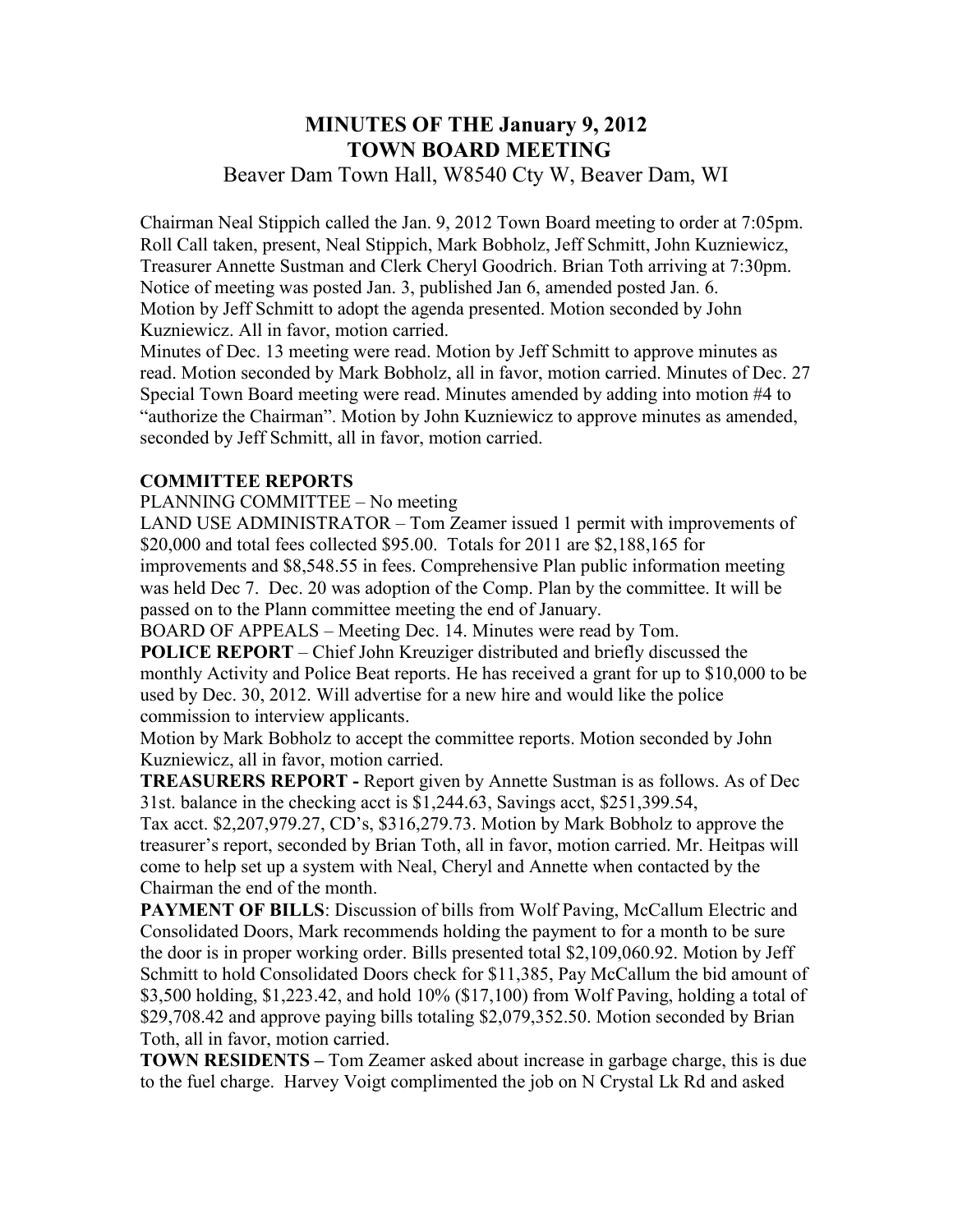about when E to tracks would be done. Grant available for \$26,000 and may be done this year or next. Patch needed by RR tracks.

## **Unfinished Business:**

1. Thompson Rd review – After discussion, the Town needs to notice Wolf Paving on concerns/deficiencies with the road and request an inspection/consultation. Notice will be included with the payment.

#### **New Business:**

**1.** Assessment of City Street Improvement in the Town-City is asking for Town approval/position on street improvement on Prospect east of Hwy 151 overpass and do curb and gutter on South side. Two Town properties there are the Oakwood cemetery and Keller property. Permission is needed from Township. No real benefit to having curb and gutter. Motion by Jeff Schmitt to deny the City of Beaver Dam the opportunity to assess Town properties for improvements located along the Prospect Ave. Motion seconded by John Kuzniewicz, all in favor, motion carried.

Discussion on Town/City improvements on N Crystal Lk Rd – City was granted \$36,000, preliminary plans almost complete, final design will be complete in the next week or two and ready to be presented to the Town board with final estimates for the Feb. meeting and go out for bids in early spring.

- 2. Ordinance amending the class A liquor/beer hours of operation Tabled
- 3. Ordinance revising subdivision code Chairman has prepared Ordinance changes and combined on one sheet. Change of hours from 9:00am to 9pm to 6am to midnight. Hours affect Kwik Trip and BP on Madison St, United Coop and Beaver Dam Bay Marina. This will be on the Feb agenda.
- 4. Resolution 2012-1 to Combine Wards in the Town of BD for Election Purposes Whenever Possible. – Motion by Mark Bobholz to approve Reso. 2012-1. Motion seconded by John Kuzniewicz, all in favor. Motion carried.

**Clerks Report** – email on possible local authority on wind turbine setback requirements, Christmas tree pick up Friday, Jan 13.

**Chair/Supv. Report** – Loader hinge pins and bushings need replacement. Roger directed to try MidState, if they can't supply, order from Brooks.

Motion by Brian Toth to adjourn, seconded by Jeff Schmitt, all in favor, motion carried. Meeting adjourned 8:30pm.

Respectfully, Cheryl Goodrich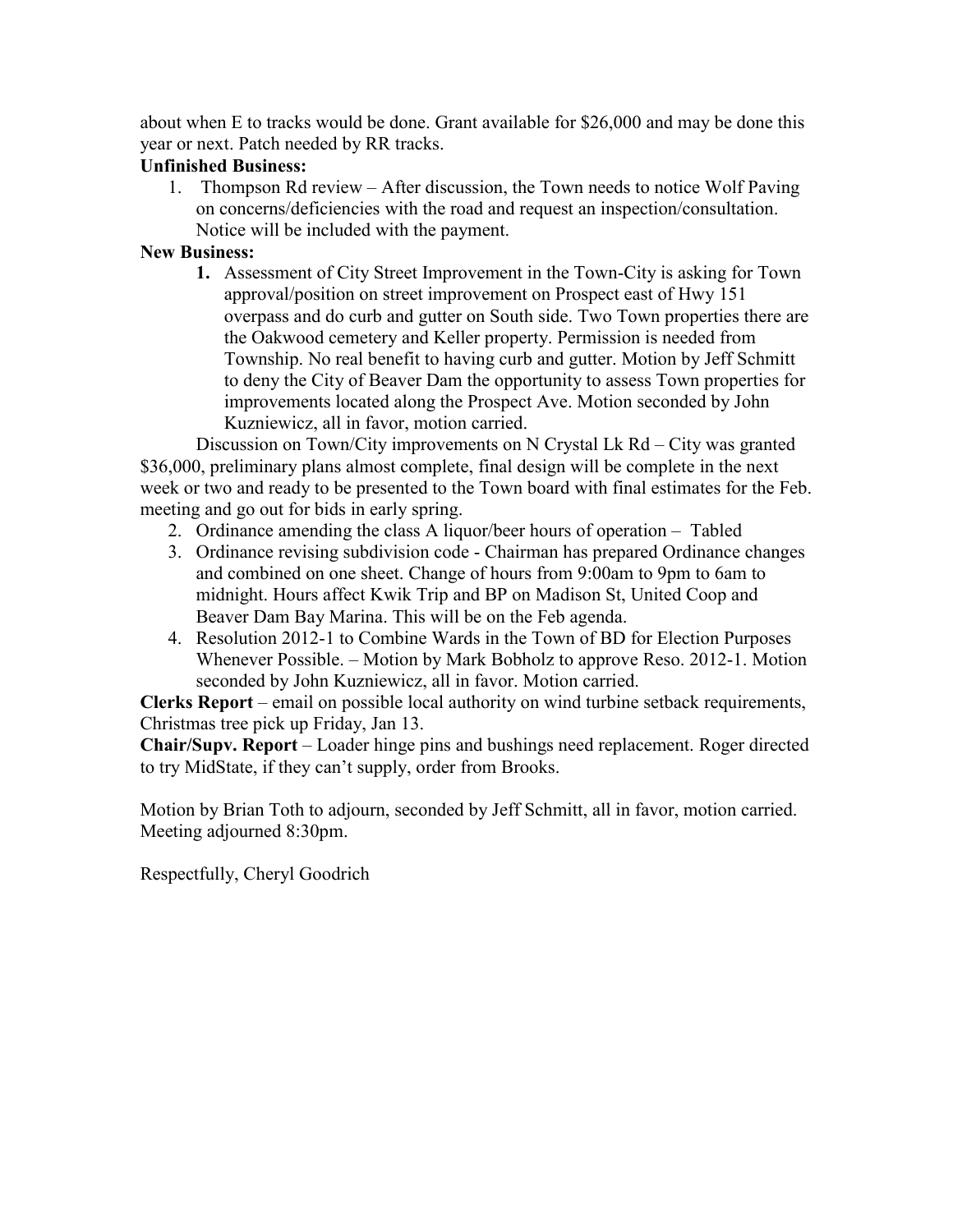## **MINUTES OF THE February 14, 2012 TOWN BOARD MEETING**

## Beaver Dam Town Hall, W8540 Cty W, Beaver Dam, WI

Chairman Neal Stippich called the Feb. 14, 2012 Town Board meeting to order at 7:00pm. Roll Call taken, present, Neal Stippich, Jeff Schmitt, John Kuzniewicz, Brian Toth, Treasurer Annette Sustman and Clerk Cheryl Goodrich. Mark Bobholz arriving at 7:15pm.

Notice of meeting was posted Feb. 7, published Feb. 11.

Motion by John Kuzniewicz to adopt the agenda presented. Motion seconded by Brian Toth. All in favor, motion carried.

Minutes of Jan. 9 meeting were read. Corrections as follows: New business #2 was tabled and add amount of Consolidated Doors check to Payment of Bills. Motion by Brian Toth to approve minutes as corrected. Motion seconded by Jeff Schmitt, all in favor, motion carried. Neal stated Wolf Paving will inspect Thompson Rd in April.

#### **COMMITTEE REPORTS**

PLANNING COMMITTEE – Tom Zeamer read the minutes of the Jan. 30 Planning Committee meeting. Neal stated the zoning change must be approved by the Town Board, ATC will have to petition to change the zoning. When Comprehensive Plan is adopted that allows the zoning change to take place.

LAND USE ADMINISTRATOR – Tom Zeamer issued 4 permits with improvements of \$156,000 and total fees collected \$456.00.

BOARD OF APPEALS – No Meeting.

**POLICE REPORT** – Chief John Kreuziger distributed and briefly discussed the monthly Activity and Police Beat reports. Working on employee evaluations. Motion by John Kuzniewicz to accept the committee reports. Motion seconded by Brian Toth, all in favor, motion carried.

**TREASURERS REPORT -** Report given by Annette Sustman is as follows. The Jan. 31st. balance in the checking acct is \$21,554.81, Savings acct, \$161,836.85,

Tax acct. \$1,601,546.04, CD's, \$316,279.73. Motion by Mark Bobholz to approve the treasurer's report, seconded by Brian Toth, all in favor, motion carried.

**PAYMENT OF BILLS:** Dodge County Hwy bill, a portion will be invoiced to Jim Ferron for ditching. Motion by Brian Toth to approve payment of bills, to include Consolidated Doors, for a total of \$1,399,700.90. Motion seconded by Jeff Schmitt, all in favor, motion carried.

**TOWN RESIDENTS –** Dell Guenther questioned web site updates and Code book update. Dan Stern questioned if striping will be done on the finished portion of N Crystal Lk Rd, what will be done between CTH E & the RR tracks and CTH E to Prospect Rd. Discussion on future plans for those areas.

#### **Unfinished Business:**

- 1. City plans for N Crystal Lk Rd Table, Richy Piltz not present
- 2. License & Permits Ordinance Amendment Class A Beer/Liquor hours of sale Motion by John Kuzniewicz to table creation of ordinance amendment and leave ordinance as is until those affected appear in person or in writing request the Town to change the ordinance. Motion seconded by Mark Bobholz, all in favor, motion carried. Clerk will notify affected businesses.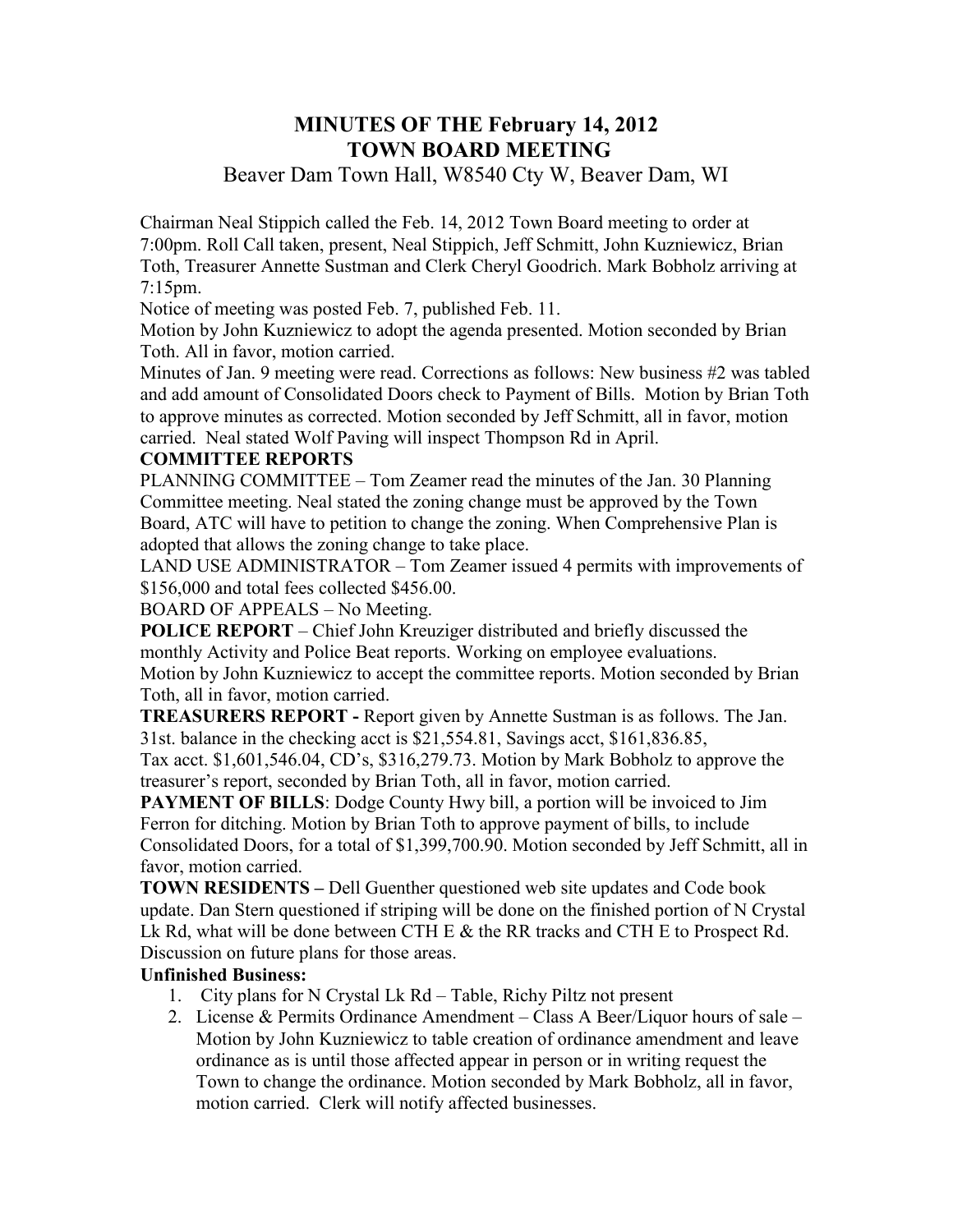3. Sub-division Ordinance Amendment – Chapter 54 subdivision revisions in accordance with State Statutes. Motion by Jeff Schmitt to approve revisions and adopt Ordinance 2012-1. Motion seconded John Kuzniewicz, all in favor, motion carried.

## **New Business:**

- **1.** Resolution 2012-4 Employee Grievance Procedure Review of procedure and forms. A Grievance officer would need to be appointed and their pay need to be decided. Motion by Mark Bobholz to approve Resolution 2012-4 Employee Grievance Procedure. Motion seconded by Jeff Schmitt. Aye, Neal Stippich, Jeff Schmitt, Mark Bobholz, John Kuzniewicz. Nay, Brian Toth. Motion carried.
- **2.** Policy for Compliance of signage maintenance and reflectivity Required to be on file is a plan to include a sign inventory list, who, when and how signs are maintained and checked for reflectivity. John Kuzniewicz volunteered to write a plan.

**Clerks Report** – Clerk and Chair unable to decipher the Veolia bill. Motion by Brian Toth to approve payment of bill in the amount of \$14,372.50 and add that amount to total of approved bills paid. Motion seconded by Mark Bobholz, all in favor, motion carried. Aircare proposal for new thermostats at \$135 each. Neal will check more into it. Alliant bill for parking lot and salt shed will be posted to Town Hall. Next meeting to include Ordinance to Extend Town Officer Terms. Request to make a donation to the 4H program for a new small animal building at the Fairgrounds. Add to next meeting agenda. **Chair/Supv. Report** – Garage doors need to close tighter. Hometown needs to be contacted to adjust. Mark will contact Hometown.

Brian Toth - Two new trucks are due for an ECM update. Brian will check on that.

Motion by Brian Toth to adjourn, seconded by Jeff Schmitt, all in favor, motion carried. Meeting adjourned 9:05pm.

Respectfully, Cheryl Goodrich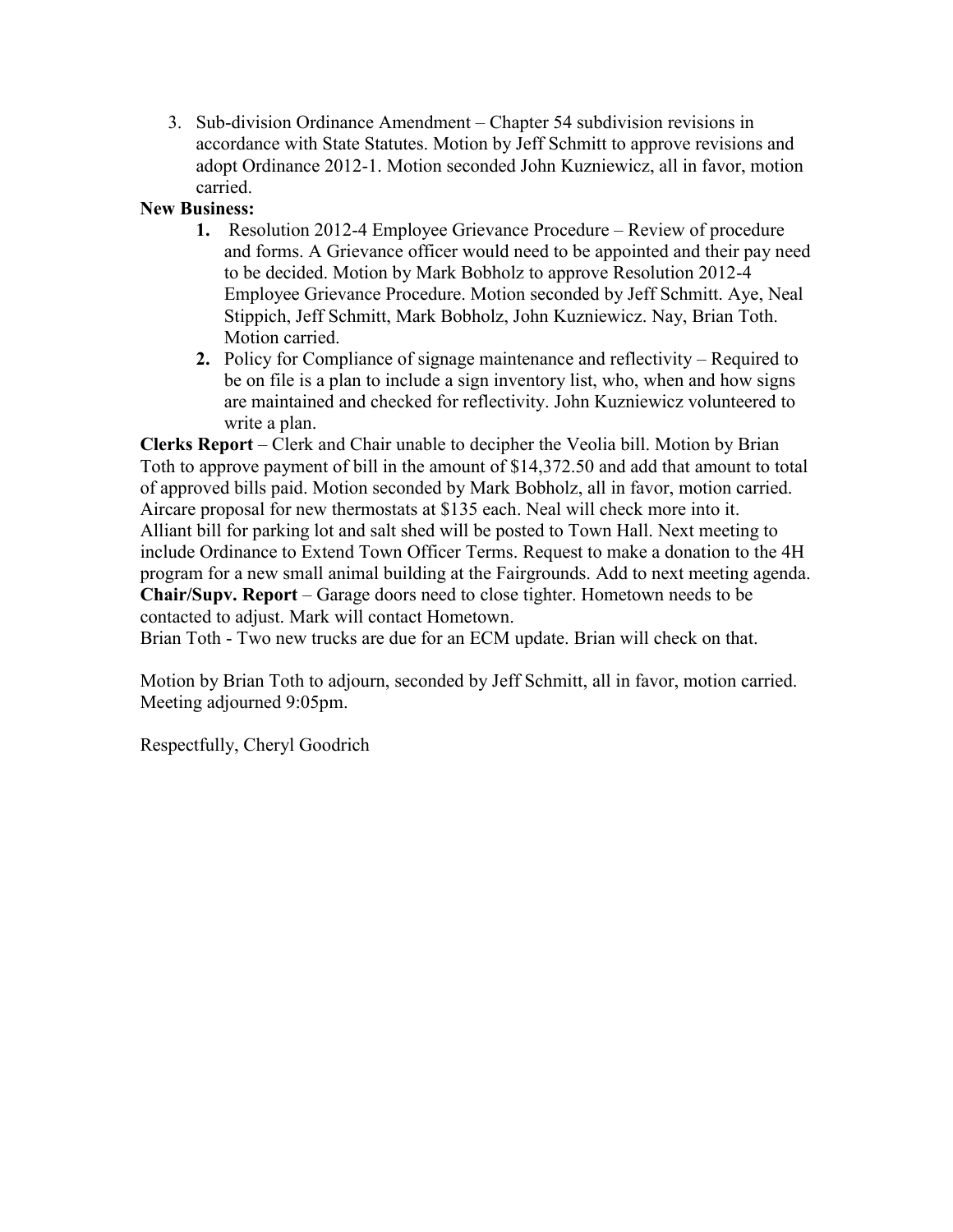# **MINUTES OF THE March 13, 2012 TOWN BOARD MEETING**

## Beaver Dam Town Hall, W8540 Cty W, Beaver Dam, WI

7:00pm Chairman Neal Stippich opened the public hearing on the proposed Town of Beaver Dam Comprehensive Plan. No one spoke for or against. The public hearing was then closed and the Chairman called the March 13, 2012 Town Board meeting to order. Roll Call taken, present, Neal Stippich, Mark Bobholz, Jeff Schmitt, John Kuzniewicz, Brian Toth, Treasurer Annette Sustman and Clerk Cheryl Goodrich.

Notice of meeting was posted March 6, published March 10.

Motion by Mark Bobholz to adopt the agenda presented. Motion seconded by John Kuzniewicz. All in favor, motion carried.

Minutes of Feb. 14 meeting were read. Motion by Brian Toth to approve minutes as read. Motion seconded by John Kuzniewicz, all in favor, motion carried.

#### **COMMITTEE REPORTS**

PLANNING COMMITTEE – No meeting

LAND USE ADMINISTRATOR – Tom Zeamer issued 1 permit with improvements of \$8,300.00 and a fee collected of \$83.30. Tom distributed a Peddler/Transient Merchant Application for review by the Board. This will be on April agenda.

BOARD OF APPEALS – No Meeting.

**POLICE REPORT** – Chief John Kreuziger distributed and briefly discussed the monthly Activity and Police Beat reports. The new police car is ordered, 3 applications have been received for the patrol officer position, policy change on uniform allowance, blood draws can now be billed to the defendant and the curve sign on Jackson Rd is down. Chairman directed Roger Beal to put up a new sign the following day. Motion by Brian Toth to accept the committee reports. Motion seconded by Mark Bobholz, all in favor, motion carried.

**TREASURERS REPORT -** Report given by Annette Sustman is as follows. The Feb  $29<sup>th</sup>$  balance in the checking acct is \$5,814.71, Savings acct, \$129,500.55,

Tax acct. \$392,364.63, CD's, \$316,279.73. Motion by Jeff Schmitt to approve the treasurer's report, seconded by Brian Toth, all in favor, motion carried.

**PAYMENT OF BILLS:** Motion by Jeff Schmitt to approve payment of bills in the amount of \$107,236.72. Motion seconded by Brian Toth, all in favor, motion carried. **TOWN RESIDENTS** – Mark Born running for the 39<sup>th</sup> Assembly District introduced himself and gave a brief history and future plans.

## **Unfinished Business:**

- 1. City plans for N Crystal Lk Rd Richy Piltz stated bid ad would run March  $24<sup>th</sup>$ and  $31<sup>st</sup>$  with opening on April 10. The preliminary estimate of the Town's cost share is \$119,700. Discussion on bidding Cty E to RR at the same time and petition the DOT to make an exception to exclude the bike lane in that area. A special meeting will be held March  $22<sup>nd</sup>$  at 7:00pm to discuss moving forward with the project from Cty E to RR.
- **2.** License & Permits Ordinance Amendment Class A Beer/Liquor hours of sale This will be tabled until a request from affected business owners is received.
- **3.** Resolution 2012-5 Sign Maintenance Policy Motion by John Kuzniewicz to adopt Resolution 2012-5 sign Maintenance Policy per manual requirements. A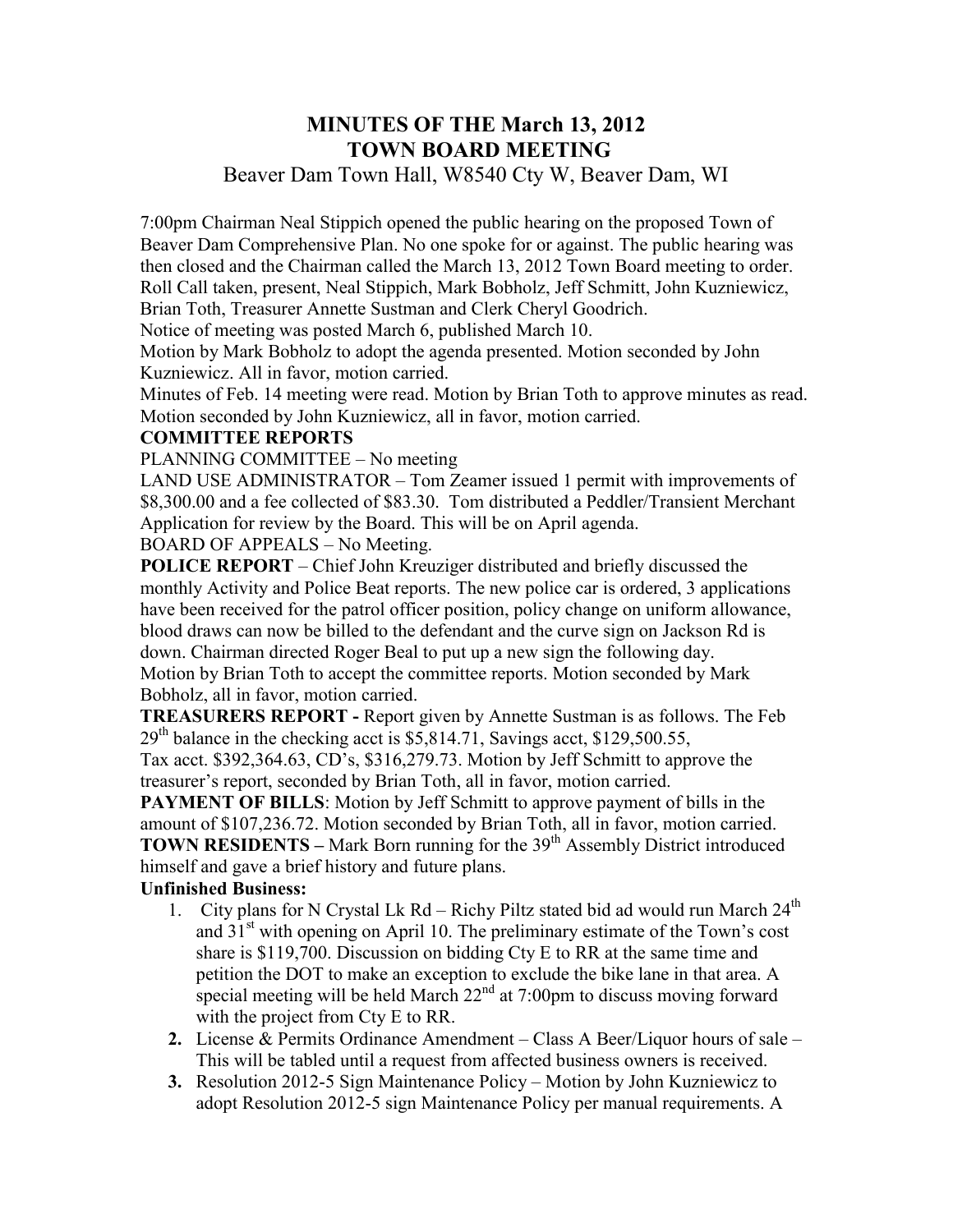manual will be printed from the online site or ordered. Motion seconded by Jeff Schmitt, all in favor, motion carried.

#### **NewBusiness:**

- 1. ATC zoning request Request from ATC for a zoning change for the substation on S Center Rd from A2 to I1. Motion by Jeff Schmitt to approve the zoning change. Motion seconded by Mark Bobholz, all in favor, motion carried.
- 2. Right of Way located at N8443 Sunset Blvd Property owner Dennis Giese request the Town to abandon 31' ROW and replace by 66"ROW with land across the road. Dennis was directed to supply a legal proposal for reimbursement to the Town for all costs. Motion by Jeff Schmitt to allow the Chairman to call Attorney Steve Hannan to write financial agreement and to include that Mr. Giese combine lots. Motion seconded by John Kuzniewicz, all in favor, motion carried.
- 3. Ordinance 2012-2 Adoption of the Town of Beaver Dam Comprehensive Plan. Motion by Brian Toth to adopt Ordinance 2012-2. Motion seconded by Mark Bobholz, all in favor motion carried.
- 4. Ordinance 2012-3 To Extend Town Officers Terms in Response to Election Law Changes – Motion by Mark Bobholz to adopt Ordinance 2012-3. Motion seconded by Brian Toth, all in favor, motion carried.

**Clerks Report** – Operator license applications received from Charlie Hutter and Danelle Sunderland. Motion by John Kuzniewicz to approve Operator Licenses. Motion seconded by Jeff Schmitt, all in favor, motion carried.

Reminder Annual Meeting April 10. Need to set Regular TB meeting date. Open Book is April  $25<sup>th</sup>$  from 5:00pm-7:00pm and Board of Review originally set for June 5 has been changed to Monday, June  $11^{th}$  from 6:00pm-8:00pm due to recall election.

**Chair/Supv. Report** – Garage doors need to close tighter. Hometown sent an estimate of \$329.00 to replace bottom seal on overhead doors. After discussion, Mark will call Hometown again to get another opinion/estimate of problem.

Motion by Brian Toth to adjourn, seconded by John Kuzniewicz, all in favor, motion carried. Meeting adjourned 9:00pm

Respectfully, Cheryl Goodrich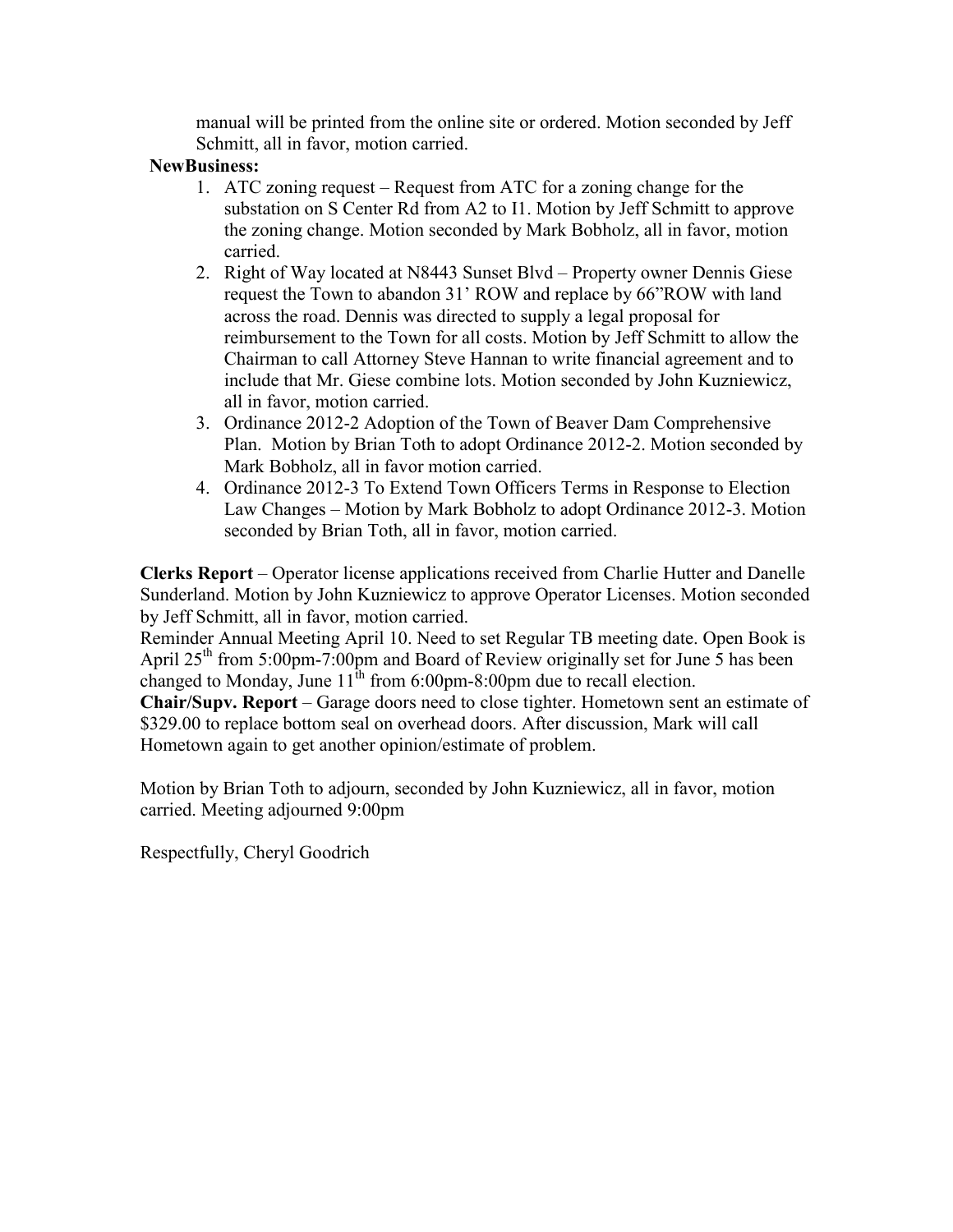# **MINUTES OF APRIL 10, 2012 TOWN BOARD MEETING**

## Beaver Dam Town Hall, W8540 Cty W, Beaver Dam, WI

Chairman Neal Stippich called the April 10, 2012 Town Board meeting to order at 8:45pm. Roll Call taken, present, Neal Stippich, Jeff Schmitt, John Kuzniewicz, Brian Toth, Treasurer Annette Sustman and Clerk Cheryl Goodrich. Mark Bobholz absent. Notice of meeting was posted April  $3^{rd}$ , published April  $6^{th}$ , amended posted April  $4^{th}$ , and second amended posted April 6<sup>th</sup>.

Motion by Jeff Schmitt to adopt the agenda presented. Motion seconded by Brian Toth. All in favor, motion carried.

Minutes of March 13<sup>th</sup> meeting were read. Motion by John Kuzniewicz to approve minutes as read. Motion seconded by Brian Toth, all in favor, motion carried. Minutes of the March  $22<sup>nd</sup>$  special meeting were read. Motion by Brian Toth to approve as read. Motion seconded by John Kuzniewicz, all in favor, motion carried.

## **COMMITTEE REPORTS**

PLANNING COMMITTEE – No meeting

LAND USE ADMINISTRATOR – Tom Zeamer issued 3 permits with improvements of \$230,000.00 and a fee collected of \$1684.72. Comprehensive Plan complete. BOARD OF APPEALS – No Meeting.

**POLICE REPORT** – Chief John Kreuziger distributed and briefly discussed the monthly Activity and Police Beat reports. 5 applications have been received for the patrol officer position, Concealed Carry Ordinance not deemed necessary; Officer evaluations are complete and new Code of Ethics signed and posted; possibility of new uniforms; Committee will be meeting to begin the interview process, actual interviews to begin in May. 2 operator licenses are denied due to felonies and multiple arrests.

Motion by Brian Toth to approve committee reports. Motion seconded by John Kuzniewicz, all in favor, motion carried.

**TREASURERS REPORT -** Report given by Annette Sustman is as follows. The March 31st balance in the checking acct is \$7,295.18, Savings acct, \$55,484.57

Tax acct. \$392,716.21, CD's, \$316,279.73. Motion by Brian Toth to approve the treasurer's report, seconded by Jeff Schmitt, all in favor, motion carried.

**PAYMENT OF BILLS:** Motion by Neal Stippich to approve payment of bills in the amount of \$45,446.81. Motion seconded by Brian Toth, all in favor, motion carried. **TOWN RESIDENTS –** None

## **Unfinished Business:**

**1.** Right of Way at N8443 Sunset Blvd – Chairman Neal Stippich has correspondence with the Towns Attorney Steve Hannan, Mr. Giese retained a new attorney from Portage and his attorney found information that does not match with the County maps in regards to the road right of way. This item is tabled until further notice by Attorneys.

#### **NewBusiness:**

**1.** Mowing Bids **–** 3 bids received as follows: Tom's Lawn Care @ \$55.00 per mowing for both properties for 3 yrs; Mersch Lawn Care @ \$60.00/75.00 for 3 yrs.; Mark Tomashek @ \$150.00 weekly, as needed. Motion by Neal Stippich to award Tom's Lawn Care to begin April 15, to contact Town supervisor John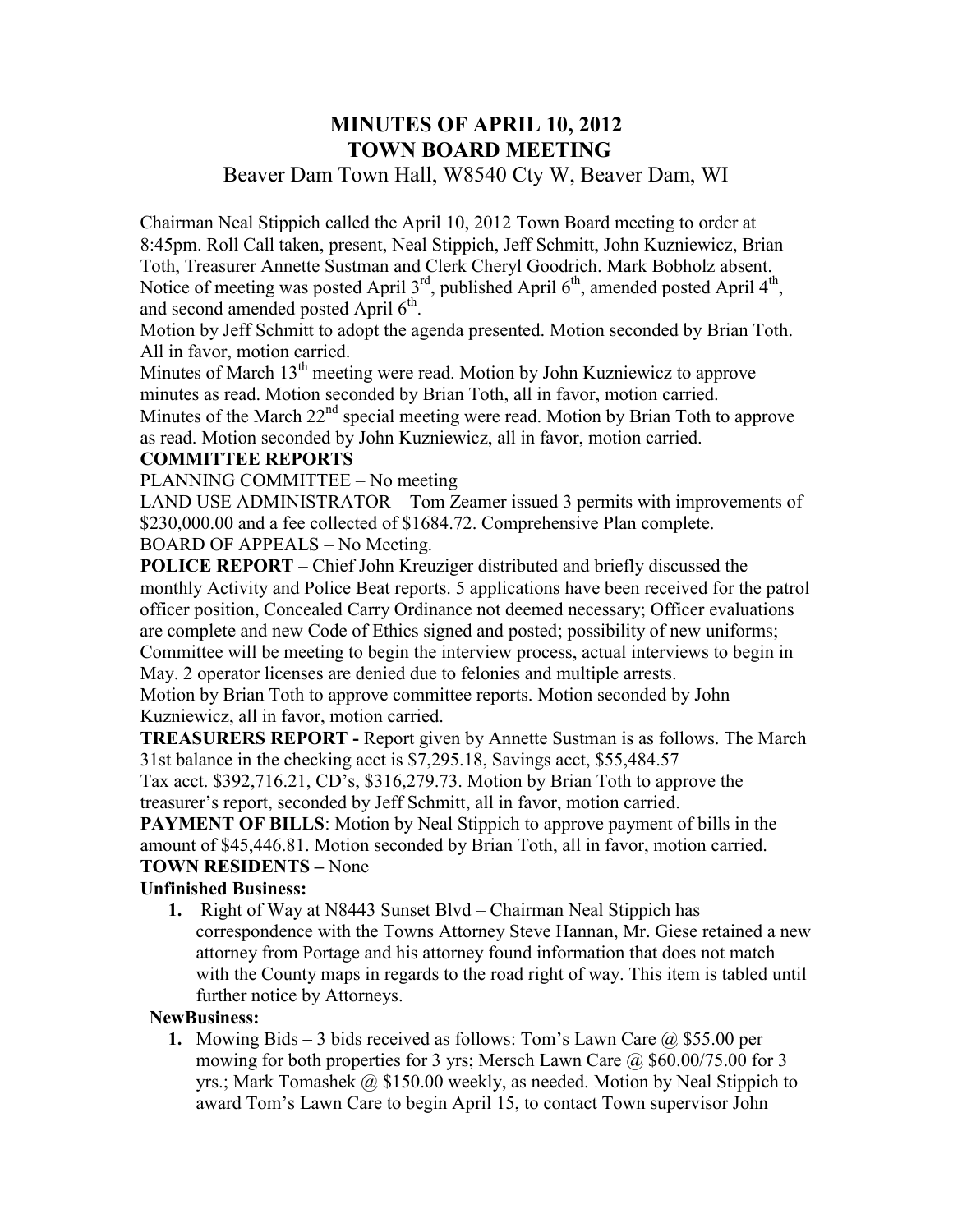Kuzniewicz during July & Aug. on mowing frequency. Motion seconded by John Kuzniewicz, all in favor, motion carried.

- **2.** Town Road right-of-ways Chairman Neal Stippich prepared a permit for review/approval. Discussion on fees & bond requirements. Change to be made on depth.
- **3.** Town road weight limits Chairman was contacted from a farm owner about hauling tankers of manure. The farm owner is now pumping across fields.
- **4.** Ord. for Peddler/Sellers permit Tom is looking for feedback on the sample and if approved needs to be put in Ordinance form.
- **5.** Expense reimbursement table
- **6.** Appoint Poll Workers Due to state requirements to separate the Town into two precincts/polling reporting units, the clerk had to hire and train additional poll workers. Those being appointed are Donna, Krystal, Kayla Schauer, Abbey Goodrich, Mary Ann Hussli, Louise Kenevan. Motion by Neal Stippich to approve new poll workers. Motion seconded by Brian Toth, all in favor, motion carried.
- **7.** Appoint Committee members Chairman Neal Stippich appoints addition to the Planning committee, Bob Ganske and Board of Appeals, Dean Hughes. Motion by Jeff Schmitt to approve new committee members. Motion seconded by Brian Toth, all in favor, motion carried.

**Clerks Report -** Salt storage facility was inspected and approved by WI DOT; Dumpster dates are as follows: April 14, June 9, Aug. 11, Oct. 13, with collection addition of electronics on April 14 and Oct. 13. Operator license applications received from Christine Sadowski and Libby Nehring. Motion by Brian Toth to deny both operator licenses. Motion seconded by Neal Stippich, all in favor, motion carried.

Reminder Annual Meeting April 10. Need to set Regular TB meeting date. Open Book is April  $25<sup>th</sup>$  from 5:00pm-7:00pm and Board of Review originally set for June 5 has been changed to Monday, June  $11^{th}$  from 6:00pm-8:00pm due to recall election.

**Chair/Supv. Report** – Victor Herbst passed away, Fire Dept. will give recognition for 40 years of service as Assistant Fire Chief to the volunteer Fire Dept. Fundraiser for Stars & Stripes Honor Flight to Washington DC for vets at Miller Park, Aug. 11.

Motion by John Kuzniewicz to adjourn, seconded by Brian Toth, all in favor, motion carried. Meeting adjourned 10:00pm.

Next meeting will be Wednesday, May 9, due to Primary Recall Election on May 8.

Respectfully, Cheryl Goodrich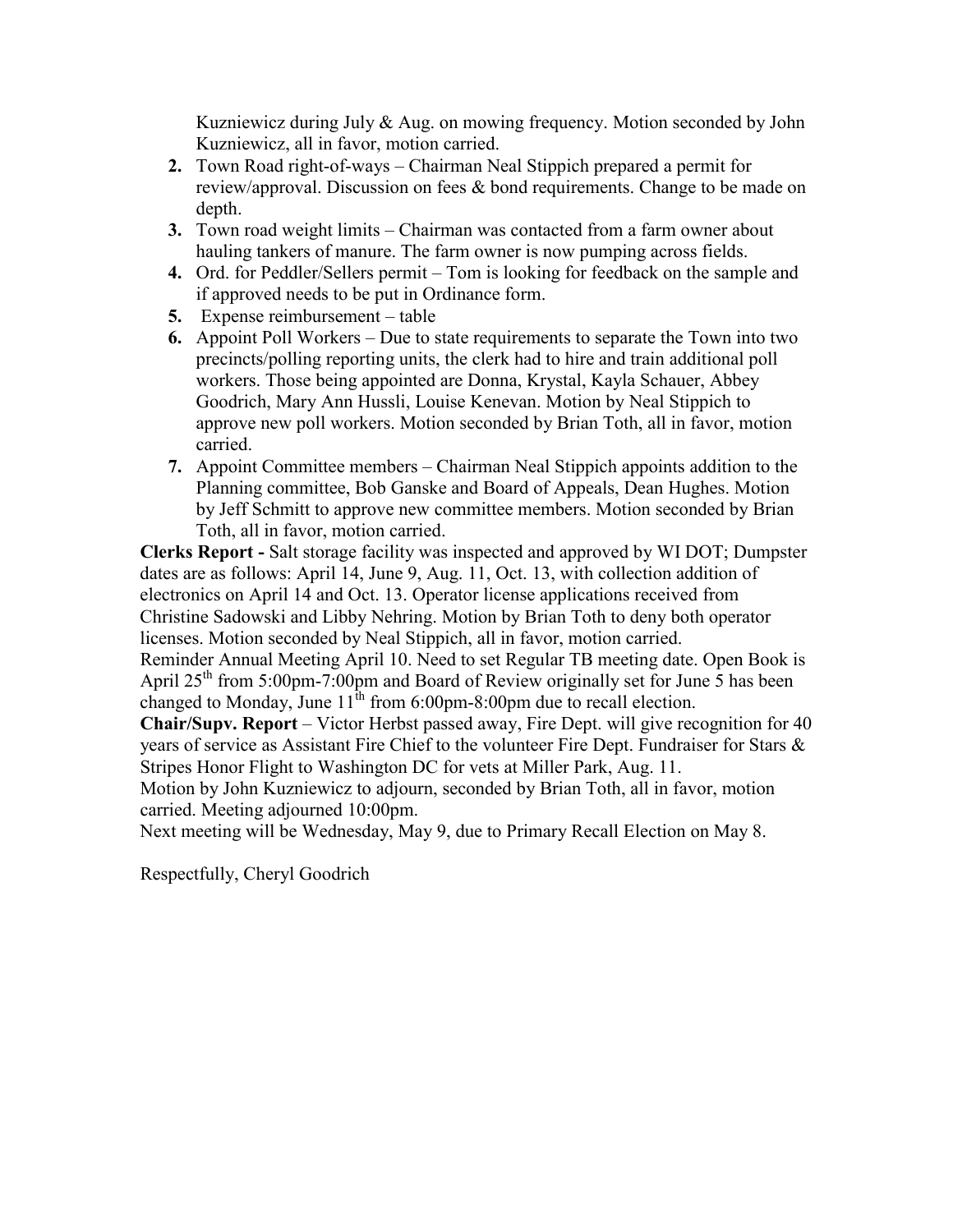## **Approved MINUTES OF May 9, 2012 TOWN BOARD MEETING**  Beaver Dam Town Hall, W8540 Cty W, Beaver Dam, WI

Chairman Neal Stippich called the May 9, 2012 Town Board meeting to order at 7:00pm. Roll Call taken, present, Neal Stippich, Mark Bobholz, John Kuzniewicz, Brian Toth, Treasurer Annette Sustman and Clerk Cheryl Goodrich. Jeff Schmitt will be arriving late. Notice of meeting was posted May 2nd, published May 7th.

Motion by John Kuzniewicz to adopt the agenda presented allowing the Chairman to go out of order. Motion seconded by Mark Bobholz. All in favor, motion carried.

Minutes of April  $10<sup>th</sup>$  meeting were read. Motion by Brian Toth to approve minutes as read. Motion seconded by John Kuzniewicz, all in favor, motion carried.

## **COMMITTEE REPORTS**

PLANNING COMMITTEE – No meeting

LAND USE ADMINISTRATOR – Tom Zeamer issued 5 permits with improvements of \$94,000.00 and a fee collected of \$394.00. Items worked on are as follows: Herb Lehner, new house on farm; Pete Thompson, reduce speed limit on N. Crystal Lk Rd; ATC rezoning on S Center Rd; Post Office, mailbox setback info.; Ron Warmka, new building, recommend rezoning; Al Mannel, variance for garage; Petezlaff land issues. BOARD OF APPEALS – No Meeting.

**POLICE REPORT** – Chief John Kreuziger distributed and briefly discussed the monthly Activity and Police Beat reports. Interviews for new officer in process. Motion by Mark Bobholz to accept the committee reports. Motion seconded by John Kuzniewicz, all in favor, motion carried.

**TREASURERS REPORT -** Report given by Annette Sustman is as follows. The April  $30<sup>th</sup>$  balance in the checking acct is \$3,823.37, Savings acct, \$84,478.19

Tax acct. \$392,780.76, CD's, \$316,279.73. Motion by Mark Bobholz to approve the treasurer's report, seconded by Brian Toth, all in favor, motion carried.

**PAYMENT OF BILLS:** Motion by Mark Bobholz to approve payment of bills in the amount of \$28,467.24. Motion seconded by Brian Toth, all in favor, motion carried. **TOWN RESIDENTS –** None

## **Unfinished Business:**

- **1.** N. Crystal Lk Rd reconstruction TRIP funds were approved for both sections in the amount of \$23,657.37 for each section. Rich Piltz will be placing an ad for Road bids and pavement marking bids.
- **2.** 3 rd item Ordinance 2012-4 Peddlers Permit Ordinance not drawn up, John Kuzniewicz will do that for the June meeting.

## **3.**

## **NewBusiness:**

**1.** #4 agenda item – ditch mowing and spraying ditches for wild parsnip – Town would need to buy equipment for spraying or contract someone to do it. Motion by Mark Bobholz to advertise for Town Road ditch mowing and spraying of weeds in ditches. Motion seconded by Brian Toth, all in favor, motion carried. Roger is directed by Neal Stippich to begin mowing 1 pass and intersections.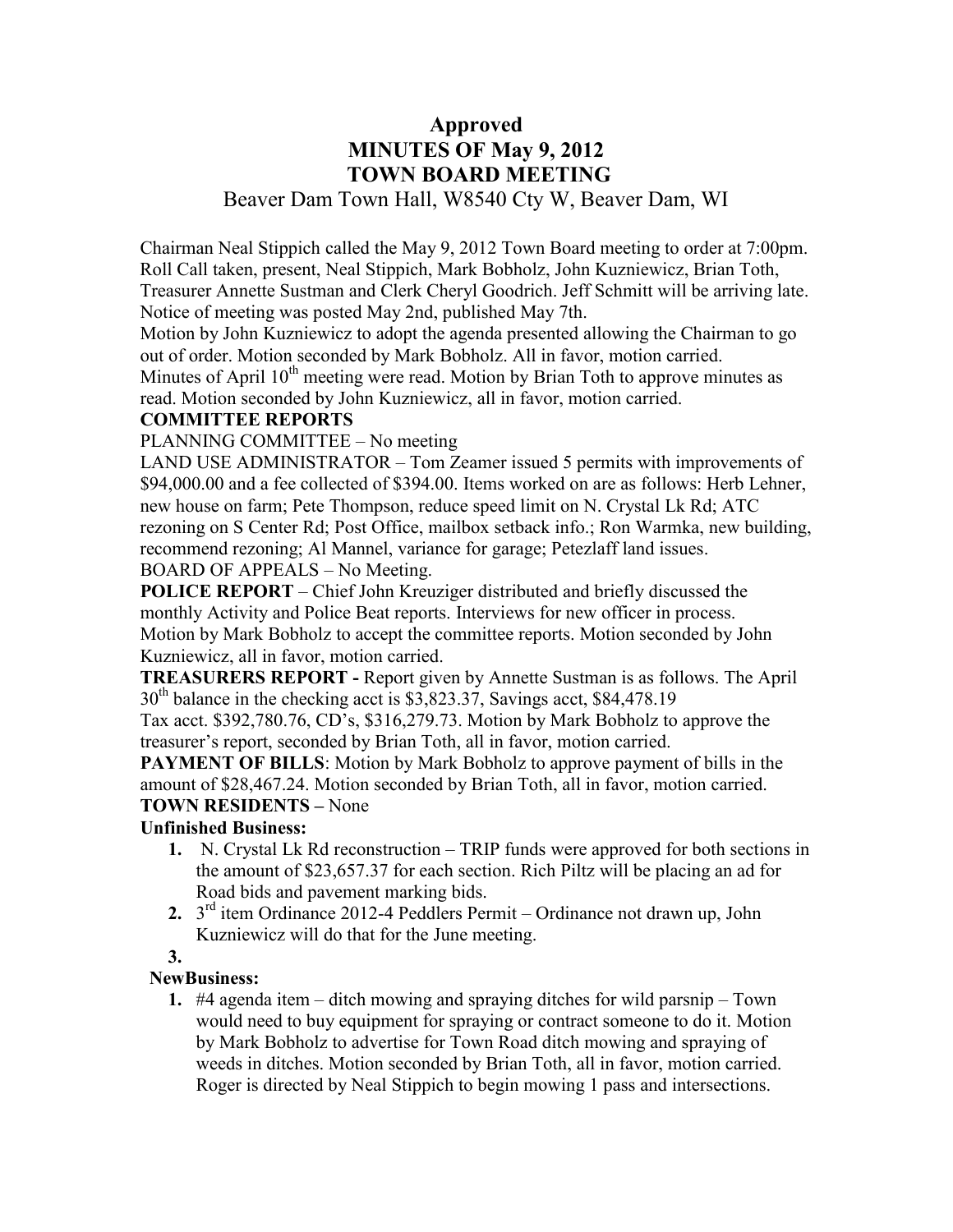**2.** Oath of Office given to April Elected officers, 1<sup>st</sup> Supervisor, Mark Bobholz and 3<sup>rd</sup> Supervisor, John Kuzniewicz by Clerk Cheryl Goodrich.

Jeff Schmitt has arrived.

Continuing with Unfinished Business

#2 Thompson Rd Inspection – Chairman Neal Stippich stated that Jeff Schmitt, John Kuzniewicz and himself traveled with Wolf Paving and pointed out discrepancies that they felt were there. They are waiting for Wolf to get back to us with what they could do to alleviate the concerns. A letter was received from Wolf Paving stating after review of blemished areas are cosmetic issues only due paving late in the year and colder temperatures and are offering to extend the warranty an additional 2 years and feel there is nothing wrong structurally with the pavement. Brian Toth questioned pavement cracking south of his house. Wolf paving representative said he would look at it and it would be covered under warranty. Blending into existing road on south end was questioned. Rep said it wasn't the best job. Depth should be 1 ½ ". Brian stated there 9" unwanted depth at his driveway and was sliding. Al Matuszeski stated his field drive had no extension or tapered; house driveway was raised and not tapered. Discussion on sloping and driveway entrance repair. Proposed resolution being extend culvert, put on apron endwalls and slope it with topsoil. Discussion on assessment policy is needed for such situations. Motion by Jeff Schmitt to accept the offer from Wolf Paving for the additional 2 year warranty on the project. Motion seconded by John Kuzniewicz. Discussion, Brian Toth requests a second meeting for all supervisors. Motion by Jeff Schmitt to have another meeting on Thompson Rd Friday morning  $\omega$  7am. Brian Toth seconds the Friday morning 7am meeting. Chairman stated the motion is out of order due to motion already on the floor. Jeff Schmitt withdraws the second motion. Question called for original motion by Jeff Schmitt to accept the offer from Wolf Paving. Ayes, Jeff Schmitt, Neal Stippich, Mark Bobholz, John Kuzniewicz. Ney, Brian Toth. Motion carried. Motion by Brian Toth to have another meeting with Wolf Paving at a time when all supervisors can attend. Motion seconded by Mark Bobholz. Discussion lead by Jeff Schmitt on content of meeting. Brian Toth questioned legality of first meeting with Wolf Paving. It was a posted meeting. Brian quoted State Stat 19.89. Brian Toth and Mark Bobholz received no notification about the meeting. Chairman stated they reviewed the road with Wolf Paving, showing them their concerns and there was no other discussion. Discussion on whom and how others were notified of the meeting. Vote called for Brian's motion to meet with Wolf Paving. Aye, Brian Toth, Mark Bobholz, Ney Neal Stippich, Jeff Schmitt, John Kuzniewicz. Motion failed.

#### New Business

#1 Overweight permit for transportation of farm products/waste – Howard Bohl presented a sheet of facts for hauling. Haulers want permission documentation to haul on Town roads for Bohl Farms. Howard Bohl agrees to accept responsibility for road damage. Neal Stippich will draft a permit and have board approval at the June meeting. #2 Set Agenda item policy – Chair sets agenda. If there is an agenda item the Chair didn't agree to put on the agenda, the board has the opportunity to make a motion to override that and have it on the agenda on the next month. Discussion on changing the format of the agenda placing the agenda items before the adjournment.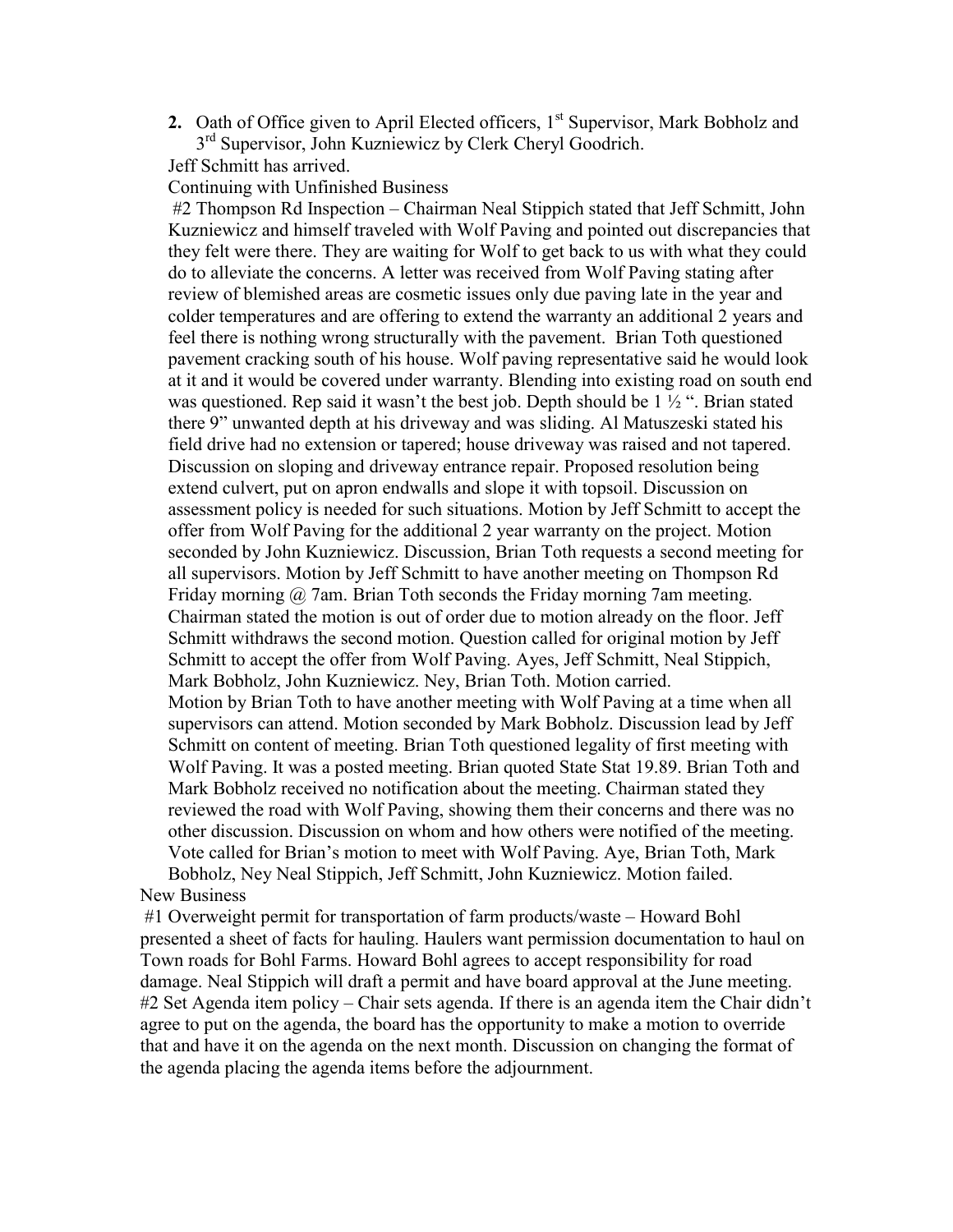#3 Meeting notification – policy should be established if a meeting is to take place, all board members should be notified. Request to the clerk to get the list of bills to board members in advance of the meeting.

**Clerks Report -** Application for Temp. Class B License for Chamber of commerce Corn Roast, Green Valley Ham & Jam. Motion by Neal Stippich to approve Special events licenses. Motion seconded by Jeff Schmitt, all in favor, motion carried. Operators license application from Julie Kaiser, Samantha Westphal, Bradley Marthaler, Arlette Ward, Mary Winter, Carrie Sieja, Todd Behrmann, Melissa Kempfer, Heather Shoemaker, Brent West, Sandra Miller, Kathryn Nicholas, Debora Migacz, Cassandra Blum, Abby Minnig, Brian Stegner, Jamie Prough, Doris Ammacher, Lesli Narr, Penny Buchda, Dana Schmidt. Motion by Neal Stippich to approve operator's license, Motion seconded by Jeff Schmitt, all in favor, motion carried.

Email from Susan Janssen, City of Beaver Dam committee member for the Watermark Community Center to give a 20 min. presentation. Response to invite to future meeting. Letter from MSA on Community Dev. Block Grant. Grants are no longer to individual communities. Funds will be distributed to county. Mary Bobholz will make contact with County Chairman.

**Chair/Supv. Report** – Revised Road Ditch Cleaning Permit, any supervisor can approve a permit. Chairman will revise into Resolution form.

Request for special music event at BD Raceway. Tom will check CUP.

Herb Lehner would like to separate parcel of land. Ord. states 1 lot per 35 acres. Next meeting will be Tuesday, June 12

Motion by John Kuzniewicz to adjourn, seconded by Brian Toth, all in favor, motion carried. Meeting adjourned 9:00pm.

Respectfully, Cheryl Goodrich

.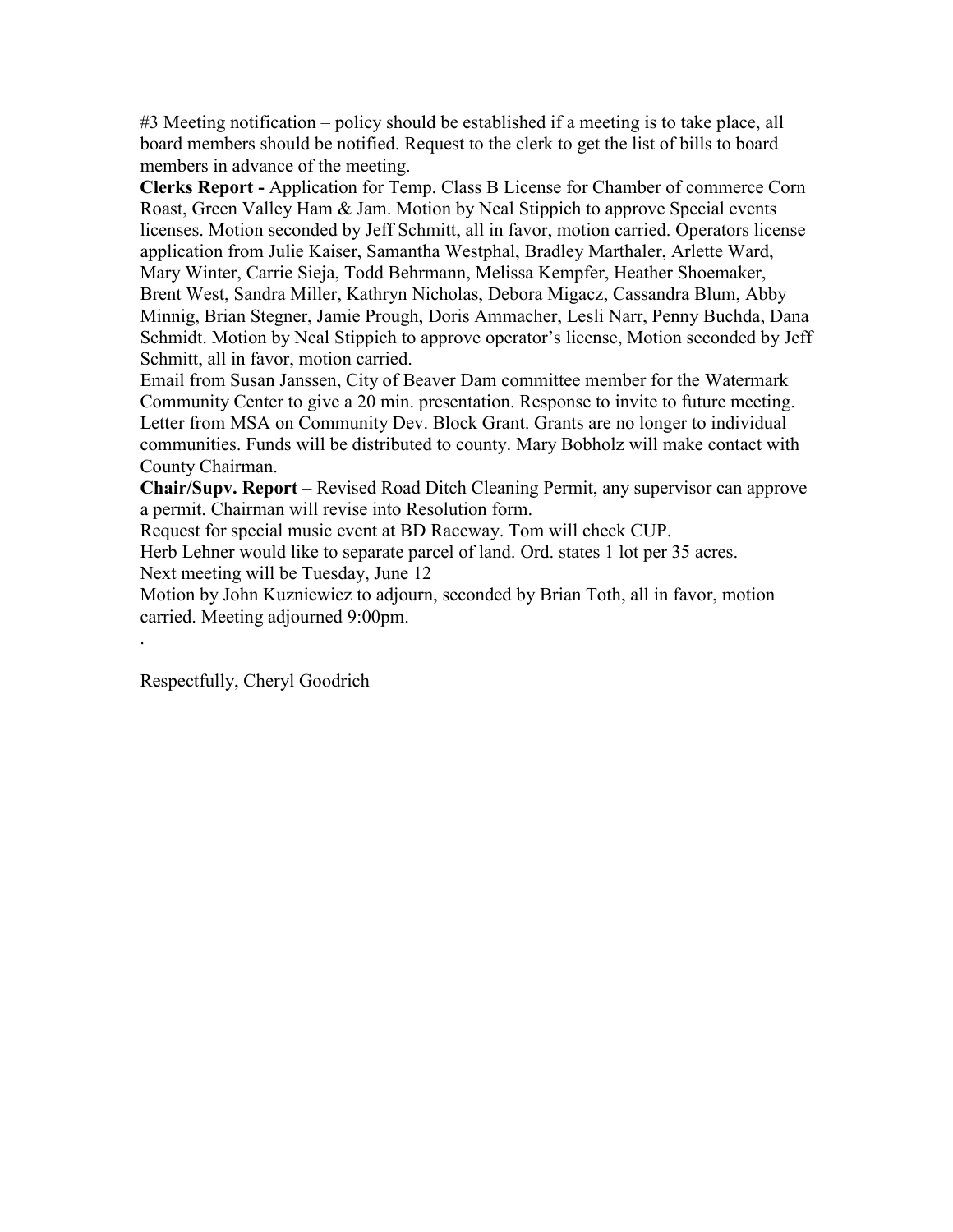## **Approved MINUTES OF June 12, 2012 TOWN BOARD MEETING**  Beaver Dam Town Hall, W8540 Cty W, Beaver Dam, WI

Clerk Cheryl Goodrich swears in new patrol officer Matthew Riel. Chairman Neal Stippich opened the public hearing for liquor license renewals at 7:05pm. Applicants are as follows: Class B combination, Leipsic Tavern, JJR Jumpers, Mr. Madisons, Bayside Supper Club, Beaver Dam Golf Management, John's, Old Hickory Golf Club, WI Motor Sports & Entertainment, Hogz & Honeez; Class A combination, Simar Oil, United Coop; Class B Beer, BD Conservationists; Class A Beer, Kwik Trip & BD Marina Corp. Chairman asked 3 times if anyone would like to speak in favor of or against the applicants. No one spoke for or against the applicants for renewal. Chairman then closed the hearing and called the June 12, 2012 Town Board meeting to order at 7:06pm. Roll Call taken, present, Neal Stippich, Mark Bobholz, John Kuzniewicz, Brian Toth, Treasurer Annette Sustman and Clerk Cheryl Goodrich. Jeff Schmitt absent. Notice of meeting was posted June 5th, published June  $9<sup>th</sup>$ ; an amended notice posted June 11th.

Motion by Mark Bobholz to adopt the agenda presented allowing the Chairman to go out of order. Motion seconded by John Kuzniewicz. All in favor, motion carried. Minutes of May 9th meeting were read. Corrections as follows: Page 2, #2 insert question call for original motion made by Jeff Schmitt, grammar correction and remove double name. Motion by John Kuzniewicz to approve the minutes with the noted corrections. Motion seconded by Neal Stippich. Ayes, John Kuzniewicz, Neal Stippich, Mark Bobholz. Ney, Brian Toth. Motion carried.

#### **COMMITTEE REPORTS\*\*\*\*\*\*\*\***

PLANNING COMMITTEE – May 21, 2012 meeting minutes read by Tom Zeamer. LAND USE ADMINISTRATOR – Tom Zeamer issued 9 permits with improvements of \$358,890.00 and fees collected of \$2,326.71. Items worked on are as follows: Ron Warmka rezoning, land division & conditional use; Driveway at N5923 S Crystal Lk Rd. driveway moved; Planning Committee meeting June 25.

BOARD OF APPEALS – Meeting June 13.

**POLICE REPORT** – Chief John Kreuziger distributed and briefly discussed the monthly Activity and Police Beat reports. New Police vehicle expected late June/early July. Request for Personnel Committee to be paid 2 per Diems each Bob Newman & Bob Schumacher and 1 per diem for Jim Orlenko. Motion by Mark Bobholz to approve payment of said per diems for personnel committee. Motion seconded by Brian Toth, all in favor, motion carried. John is in favor of the peddlers permit. 3 operators license not recommended for approval, Megan Trotter, Angela Winter, Laura Sheron.

Motion by Mark Bobholz to accept the committee reports. Motion seconded by John Kuzniewicz, all in favor, motion carried.

**TREASURERS REPORT -** Report given by Annette Sustman is as follows. The May 31st balance in the checking acct is \$4,739.94, Savings acct, \$72,045.19,

Tax acct. \$392,847.48, CD's, \$316,279.73. Motion by Brian Toth to approve the treasurer's report, seconded by John Kuzniewicz, all in favor, motion carried.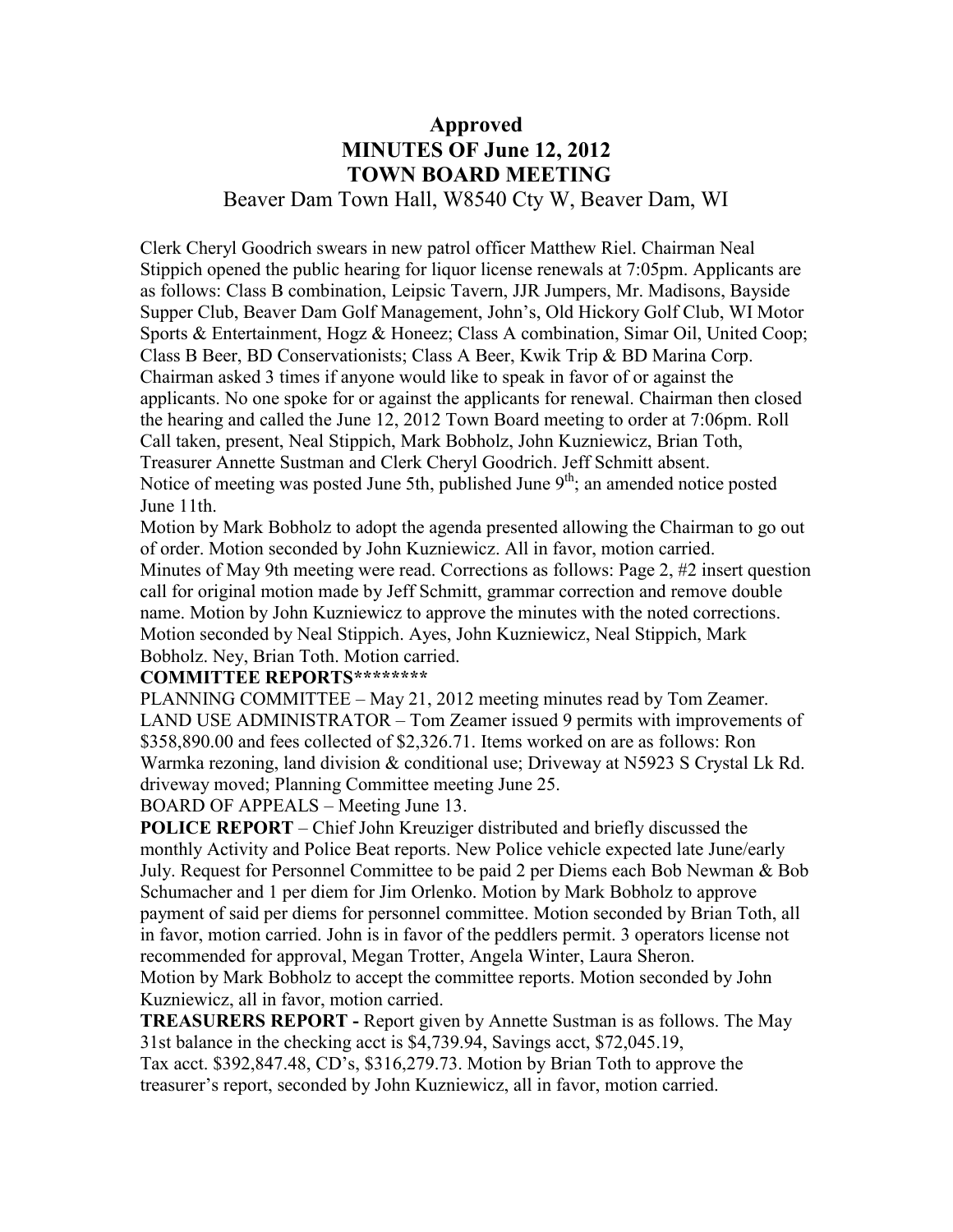**PAYMENT OF BILLS:** Motion by Brian Toth to approve payment of bills in the amount of \$47,016.24. Motion seconded by Mark Bobholz, all in favor, motion carried. **TOWN RESIDENTS –** Mary Bobholz questions why Clerk, Cheryl Goodrich doesn't get paid for elections. This will be put on the July agenda.

#### **Unfinished Business:**

**1.** Item #3 - ROW issue on Sunset Blvd-present Dennis Giese & Attorney Mr. John Miller. Agrees building cannot be moved to avoid encroachment. Mr. Millers most viable solutions: 1. Town can vacate area by resolution from the Town in favor of altering the plat, a petition from property owner & court action to approve alteration of plat. 2. Conveyance of deed for that specific area the garage is sitting on. A special Town meeting of electors would be needed. Then apply for a variance by property owner.

Brian Toth questioned County status on variance. Mr. Giese stated the County verbally granted or where in favor but rescinded after notification of Towns position and would wait till the Town made a decision. Neal Stippich questioned expense of legal work. Mr. Miller stated "the person making the request understands this should not be at the cost to the Town." Mr. Miller agreed to provide all information needed. All fees/expenses incurred to be covered by petitioner, Dennis Giese. Neal Stippich will set a meeting with Towns attorney Monday, June 18 or Tuesday, June 19 after 4:30pm. Chairman excuses Brian Toth to leave the meeting.

- 2. Item #2 N Crystal Lk Rd project, CTH E to RR Mitch Leisses present for Kunkel Engineering. June 5th was bid opening. 2 bids were received. Kopplin & Kinas for \$85,512.17 and Maddrell Excavating for \$105,202.22. Kunkel recommends approval/awarding project to Kopplin & Kinas. Motion by Mark Bobholz to award S Crystal Lk Rd project CTH E to RR to Kopplin & Kinas as bid, with project to be completed by stated contract date of Aug. 22, 2012, with penalties initiated per contract if not completed. Motion seconded by John Kuzniewicz all in favor motion carried. Motion by Neal Stippich to award NEA joint venture with the city on N Crystal Lk Rd project, Prospect Rd to CTH E on the condition the city awarding it. Motion seconded by Mark Bobholz, all in favor, motion carried. Contact contractor for striping on road from CTH E to Ollinger Rd with Dbl line and bike lane.
- 3. Item #5 Hauling Permit Neal Stippich presented a permit for approval along with an example of County permit. Neal will rewrite permit including points from the County permit. No fee at this time. Motion by John Kuzniewicz to approve a combination of the permit. Seconded by Mark Bobholz, all in favor, motion carried.
- 4. Item #6 Peddlers Permit John Kuzniewicz presented an Ord. 2012-4 Transient Merchant License. Motion by Neal Stippich to adopt Ord. 2012-4 to eliminate sections of Town and cover entire Town with a \$25 fee. Motion seconded by John Kuzniewicz, all in favor, motion carried. John will rewrite Ordinance.
- 5. Item #4 Ditch mowing bids and spraying for parsnip/weeds No bids received for Town road ditch mowing. 1 bid from Leiting's property Management for the spraying of weeds on Town roads in the amount of \$2,255.59. Motion by Neal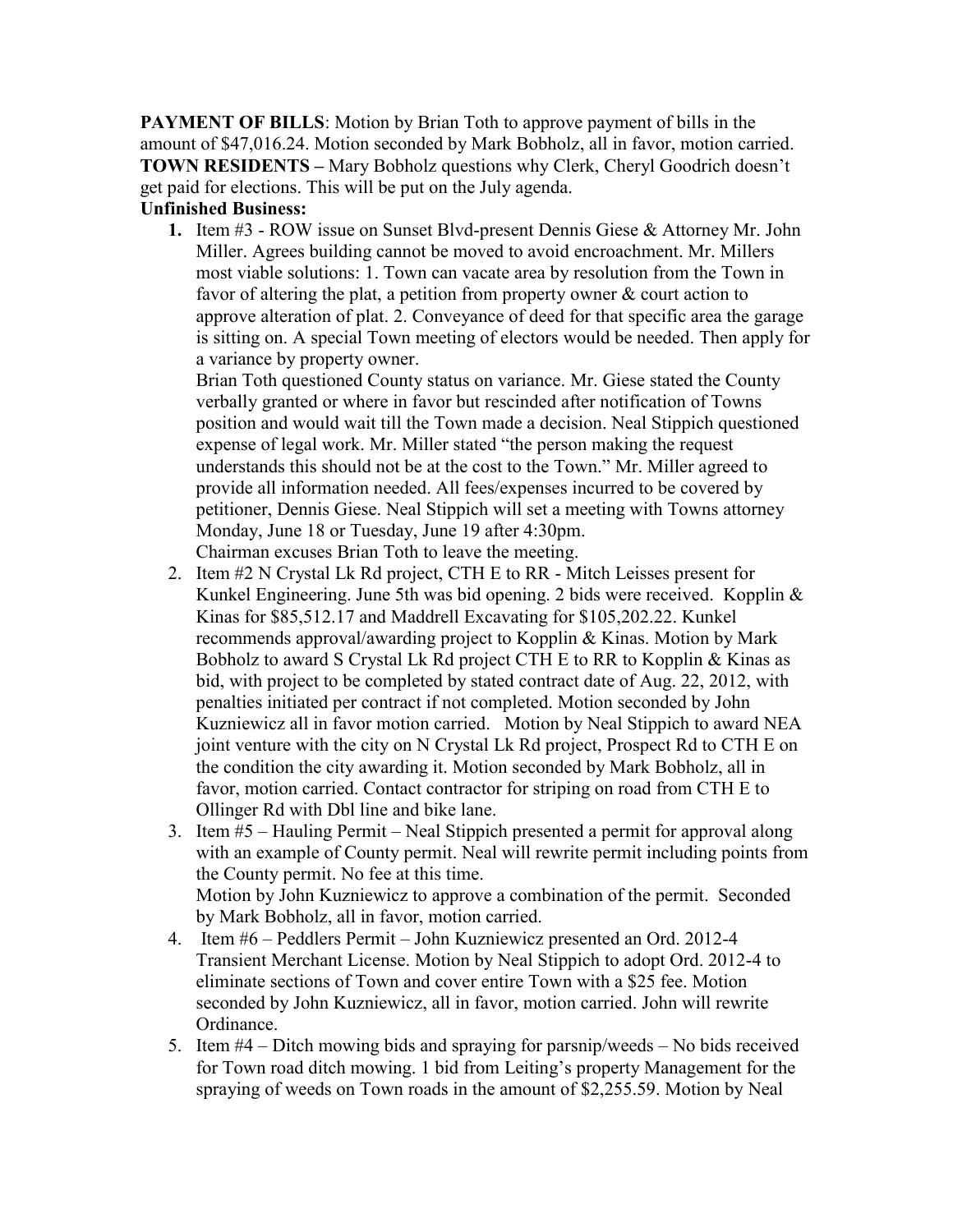Stippch to not contract for spraying of weeds this year because of the lateness and keep for earlier next year Motion seconded by John Kuzniewicz, all in favor, motion carried. Roger will document roads that need spraying.

6. Item #7 – Ditch Cleaning Resolution 2012-6 – Town Road Ditch Maintenance/Cleaning Standards – Table to July-Add "to be approved by the entire board"

#### **New Business**

- 1. Road/Bridge Weight limits Shaw Hill Rd bridge is a problem. Neal directed Roger to signage to post at bridge.
- 2. Approve Liquor & Operator licenses Motion by Neal Stippich to approve above listed liquor license applications. Motion seconded by Mark Bobholz, all in favor, motion carried. Operator license – Motion by John Kuzniewicz to deny Megan Trott, Angela Winter and Laura Sharon as recommended by Chief John Kreuziger. Motion seconded by Mark Bobholz, all in favor, motion carried.

Motion by Neal Stippich to approve applicants pending background check approval, Libby Nehring, Pam Dietz, Dannelle Sunderland & Monica Haima. Motion seconded by John Kuzniewicz, all in favor, motion carried.

Motion by Neal Stippich to approve operator license for listed applicants. Motion seconded by Mark Bobholz, all in favor, motion carried. Robert Young Jr., Kayla Shemp, Dawn Tuler, Adam Jansma, Deanna Einga,Tracy& Thomas Grotenhuis, Carolyn Mueller , Nancy Dominguez, Robert Schmitt, Mark Tomashek, Kevin Semple, Todd Cook, Kristine Klowdowski, Doreen & Austin Kuzniewicz, Roxanne Siedslag, Bridget Pritchard, Hanna Otto, Brent West, Joyce Longseth, Jennifer Westphal, Ashley Fiest, Sukdeep Garcha, Janna Elgersma, Miranda Clark, Jason Repinski, Laura Rickert, MaryAnn Wolc, Rachel Guenther, Gina Hughes, Joe Gaspar, Amanda Augustine, Gay Slosser, Diane Manegold, Charlie Hutter, Nicole Persha, Rachel Sackett, Kelly Schoebel, Tanya Westphal, Jessica Koltz, Cory Rechek, Deb Navis, Justine Kohoorn, Deb Weyer, Maureen Prunuske, Aaron Milan, Mary Winter, Ashley Jansma, Kristine Salkowski.

**Clerks Report –** Letters from Rural Mutual Insurance – Policy renewal for coverage on Equipment breakdown @\$168.00 and Employee Theft. What is deductible? Question heating equip. Weed/tall grass complaints coming in. Send property Maintenance ordinance. And fine if necessary. Sale of office equipment. (Clerk will call Towns Assoc).

**Chair/Supv. Report** – Mark Bobholz received a request to remove guardrail at end of Pine Rd. Check with DOT about removal.

Next meeting will be Tuesday, July 10.

Agenda items: City presentation on WaterMark Community Center, Ditch cleaning resolution, ROW issue on Sunset Blvd., Peddlers Permit, Election pay,

Motion by Neal Stippich to adjourn, seconded by Mark Bobholz, all in favor, motion carried. Meeting adjourned 9:50pm.

Respectfully, Cheryl Goodrich

.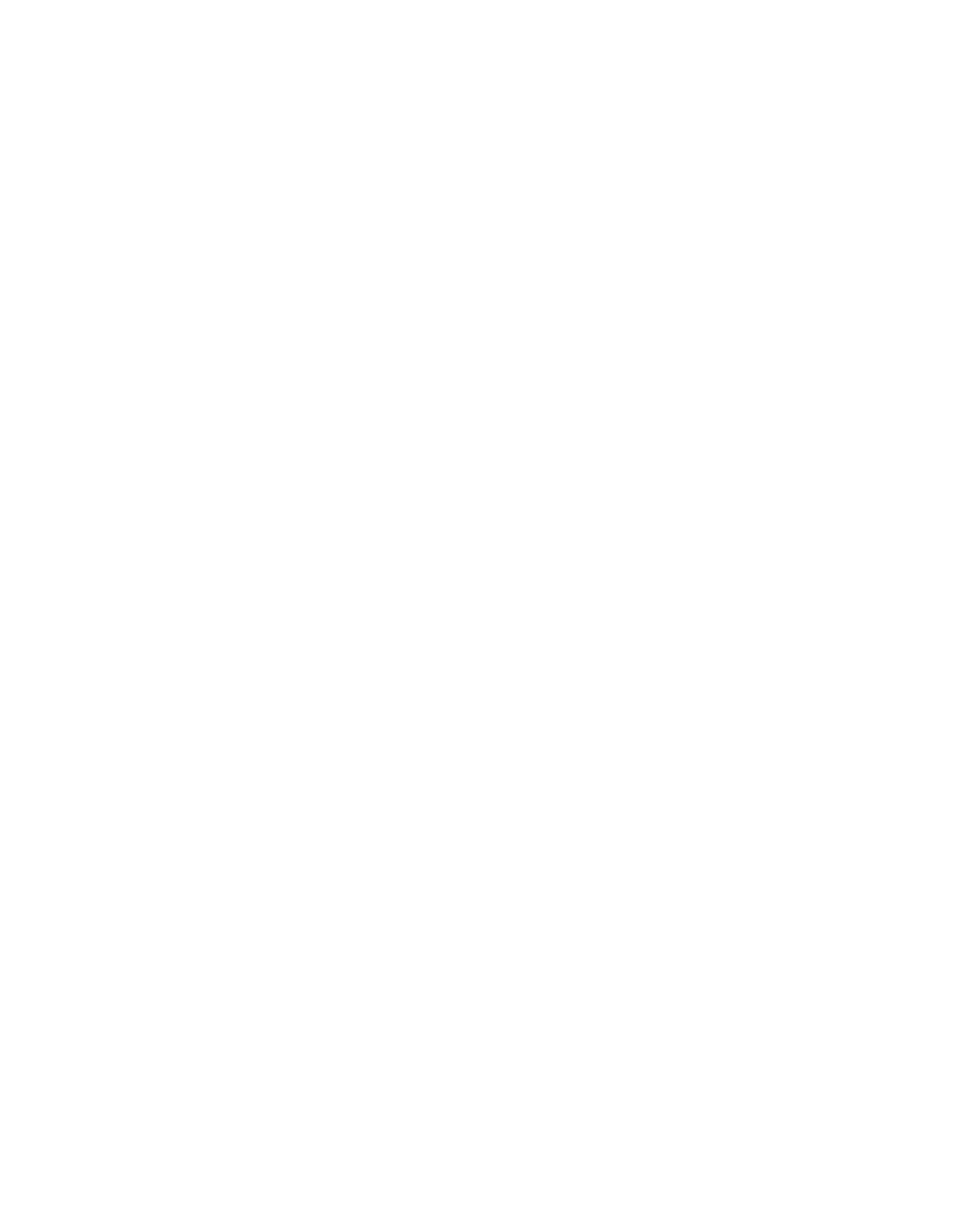## **MINUTES OF July 10, 2012 TOWN BOARD MEETING**  Beaver Dam Town Hall, W8540 Cty W, Beaver Dam, WI

Chairman Neal Stippich called the July 10, 2012 Town Board meeting to order at 7:10pm. Roll Call taken, present, Neal Stippich, Mark Bobholz, John Kuzniewicz, Brian Toth, Treasurer Annette Sustman and Clerk Cheryl Goodrich. Jeff Schmitt absent. Notice of meeting was posted July 2, published July 6; an amended notice posted July 9th.

Motion by Brian Toth to adopt the agenda presented. Motion seconded by John Kuzniewicz. All in favor, motion carried.

Minutes of June12 meeting were read. Correction as follows: Unfinished Business #2, last sentence, double line from CTH E to Ollinger Rd. Motion by John Kuzniewicz to approve the minutes with the noted correction. Motion seconded by Mark Bobholz. All in favor, motion carried.

Jeff Schmitt arrives.

#### **COMMITTEE REPORTS**

PLANNING COMMITTEE – Tom Zeamer reported on the June 25, 2012 meeting. Committee acted on/approved a Minor land division from Ron Warmka.

LAND USE ADMINISTRATOR – Tom Zeamer issued 3 permits with improvements of \$65,000 and fees collected of \$290. Time used preparing for meetings with mailings, met with Steve Beth from WI P & L, met with Mayor about building on N side of BD, investigate driveway issue on S Crystal Lk Rd. new driveway was located without a permit so property owner is in violation. Tom directed to coordinate a meeting between property owner and Town Board.

BOARD OF APPEALS – Meeting June 13. Acted on/approved variance for Al Mannel for a garage in the front street yard setback.

**POLICE REPORT** – Chief John Kreuziger distributed and briefly discussed the monthly Activity and Police Beat reports. Thefts up slightly. Delay on new vehicle. Motion by Mark Bobholz to accept the committee reports. Motion seconded by Brian Toth, all in favor, motion carried.

**TREASURERS REPORT -** Report given by Annette Sustman is as follows. The June  $30<sup>th</sup>$  balance in the checking acct is \$2,320.05, Savings acct, \$52,949.28,

Tax acct. \$392,895.92, CD's, \$316,279.73. Motion by Jeff Schmitt to approve the treasurer's report, seconded by John Kuzniewicz, all in favor, motion carried.

**PAYMENT OF BILLS:** Motion by Jeff Schmitt to approve payment of bills in the amount of \$70,151.97, withholding Wolf Paving until 2 year extended warranty is received, clerk to notify Wolf Paving and withhold Statewide Services pending verification of validity of bill by Chair/Clerk. Motion seconded by John Kuzniewicz, all in favor, motion carried.

**TOWN RESIDENTS –** Harvey Voigt questioned double yellow line on N Crystal Lk Rd. Answered Speed and distance doesn't warrant a safe passing zone. Asked to consider line edge of pavement with white lines also. Suggest use of epoxy to make it last longer. Question on new fire numbers. Clerk will contact Lange and confirm order of faded numbers. Ken Ferstl questioned culvert on Zimmerman Dr. this will be on the Aug. agenda.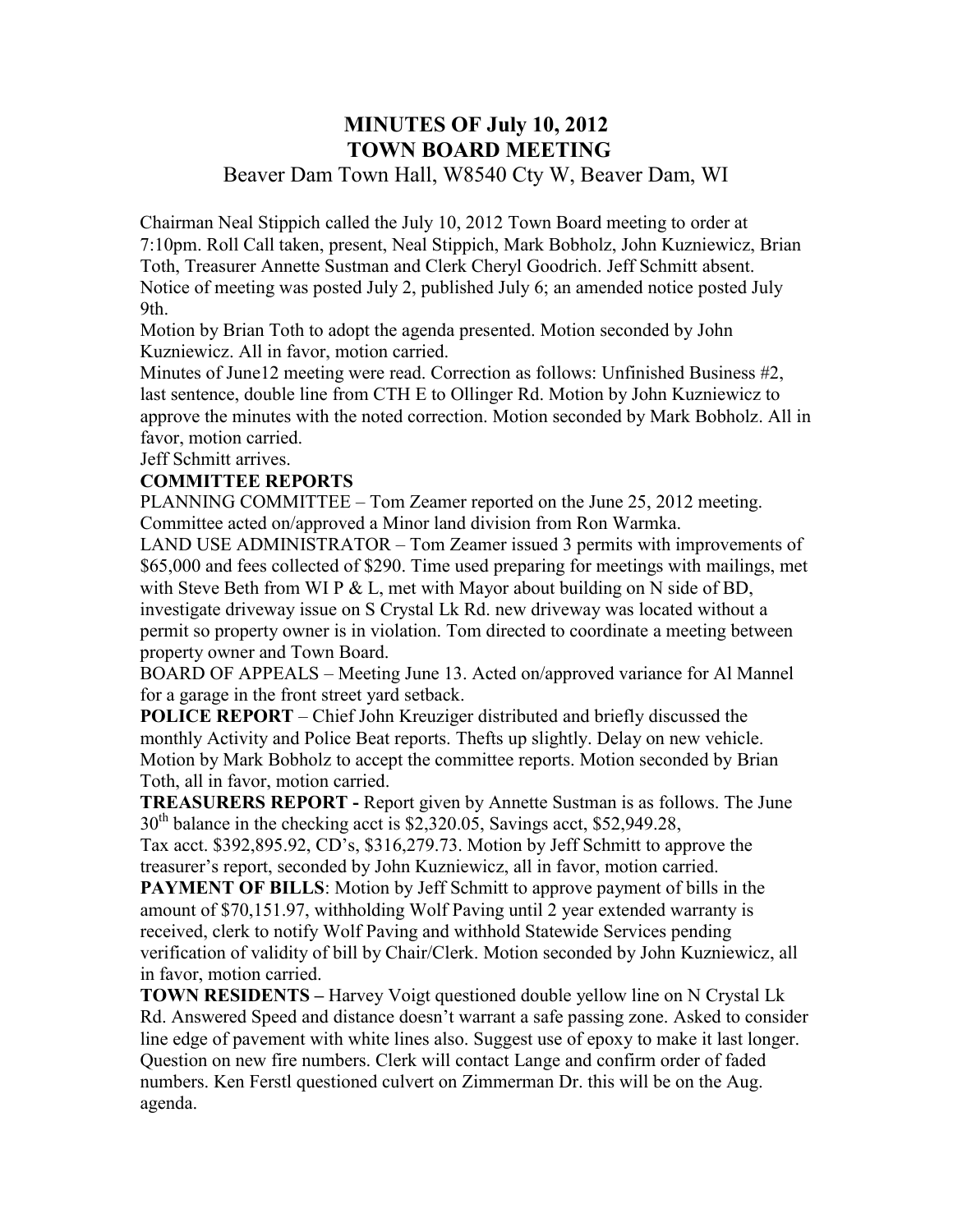#### **Unfinished Business:**

- **1.** WaterMark Community Center presentation given by Yvonne Keplin & John Haider. Presentation given to inform neighboring areas of upcoming opportunities and be able to answer questions from residents.
- **2.** R-O-W issue on Sunset Blvd Attorney John Miller, representing Dennis Giese, presented an Easement Agreement. Liability issue was discussed. The Town Board will have Town Attorney Steve Hannon review the agreement and will bring it back at the Aug meeting.
- **3.** Ordinance 2012-4 Peddlers Permit Change made in coverage from Town sections to whole Town. Ordinance was passed at the June meeting and just needs the Ordinance number added, signatures and publication.
- **4.** Resolution 2012-6 Town Road Ditch Maintenance/Cleaning Standards Last month it was requested to have approval of entire Town Board added to the permit, which is now on the permit. Motion by Mark Bobholz to adopt Resolution 2012-6. Motion seconded by Brian Toth. All in favor, motion carried. Chairman will add Resolution number at the top of the permit and bring back in Aug. for signatures.

#### **New Business**

- **1.** Act on Planning Committee recommendation to approve the rezoning for Ron Warmka – Rezoning would change from A2 to Commercial. No new driveway is needed. Motion by John Kuzniewicz to approve the rezoning from A2 to Commercial per the recommendation from the Town of Beaver Dam Planning Committee. Motion seconded by Mark Bobholz, all in favor, motion carried.
- **2.** Resolution 2012-7 Appointment of Committee to Review duties and salaries of elected, appointed and employee positions in the Town of Beaver Dam. Mr. Dan Stern has agreed to Chair the committee, complete the study in 60 days and report findings to the Town Board. Mr. Stern will choose two other members and have them approved by the Town Chairman. 1 member may be Dave Pasewald from the City of Horicon, 3rd member yet to be determined. Motion by Jeff Schmitt to amend the resolution to include standard compensation to be paid to committee members as previously authorized by the Town Board for per diems  $(a)$  \$45 and mileage for up to 6 meetings. Motion seconded by John Kuzniewicz, all in favor, motion carried. Motion by John Kuzniewicz to adopt Resolution 2012-7 with the included amendment. Motion seconded by Neal Stippich, all in favor, motion carried.
- **3.** Election Pay Additional pay for the clerk is not approved according to state stats.
- **4.** Sale of Office Equipment Clerk spoke with the WTA attorney and was told that no Town employee or Officer may purchase or be in possession of used Town Equipment. The Town Board must decide how to dispose of used equipment thru donation or sale. Clerk will make an inventory list of unused equipment and report to the board.
- **5.** Chairman Neal Stippich returned with a revised Haulers Permit Last month a request to add keeping the road clean. Motion by Jeff Schmitt to approve the Haulers Permit for Bohls. Motion seconded by John Kuzniewicz, all in favor, motion carried.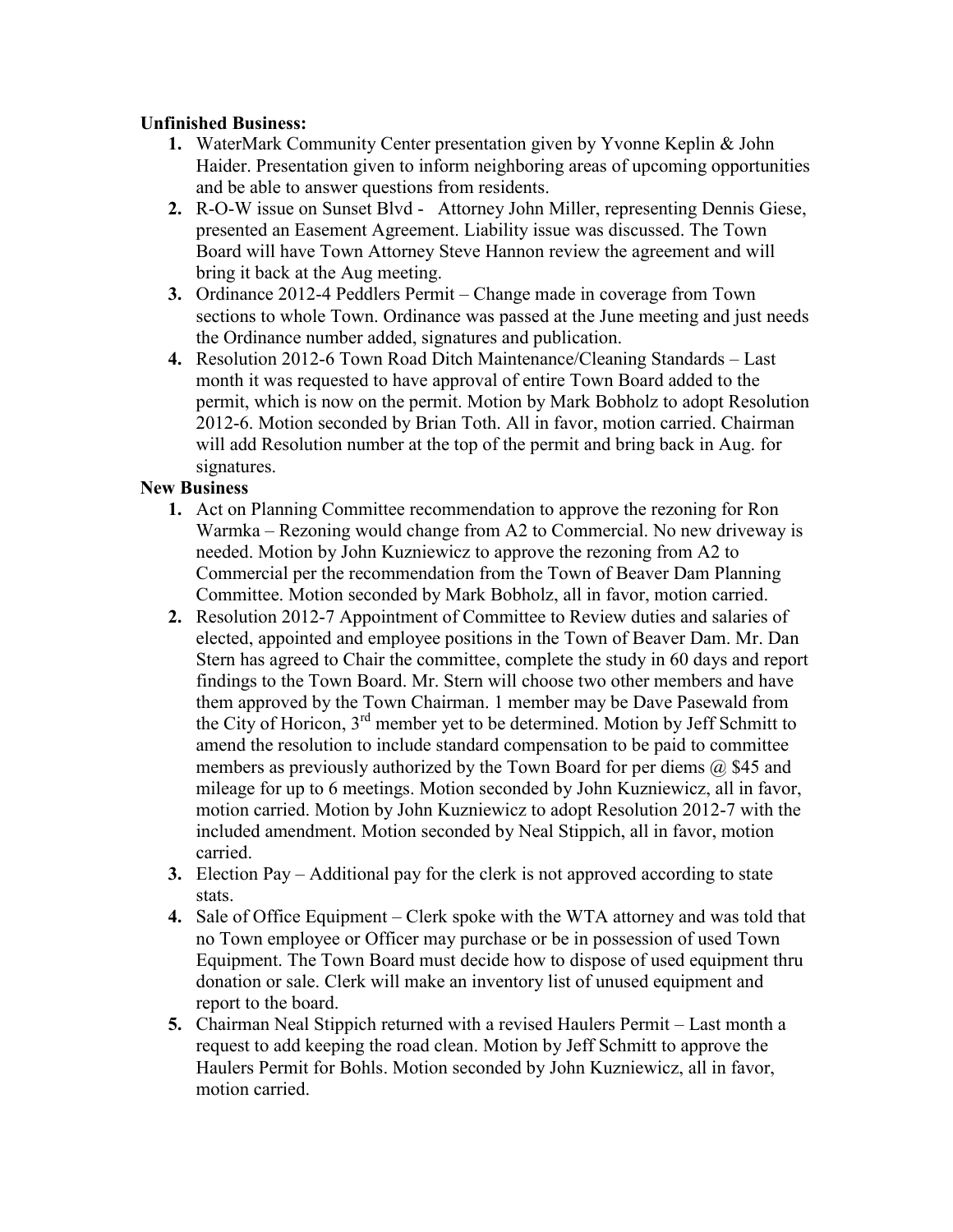**Clerks Report –** 1 questionable Op. Lic. For Kristine Glamann. Chief John Kreuziger is still checking. Motion by Brian Toth to wait until approval is given by the Chief. Second by John Kuzniewicz, all in favor, motion carried. Other Operator license applicants are James Hopkins, Amber Nelson, Jara Sjoerdsma, Daneille Regallia, Bethany Milan, Cheryl Goodrich. Motion by Neal Stippich to approve operator licenses. Motion seconded by Mark Bobholz, all in favor, motion carried.

Letter from Dodge Cty Land Resc. & Parks Dept. After discussion, Town will respond no to the letter and don't agree with boundaries due to boundaries at Millers Woods with Town of Westford. Boundaries with T. of Westford will be on the Aug. agenda. Burn Ban sample – Emergency Declaration – Aug Agenda. Dodge County Planning meeting Mon. Aug 20, 7:20pm to amend the Shoreland Protection Ordinance. **Chair/Supv. Report** – Mark Bobholz, salt is at \$55, 200 ton approved and ordered.

Would be a good time to get sand.

Neal Stippich on City sewer & water. Neal and John Kuzniewicz met with Tom Kennedy, John Sommers, Richie Piltz on Woodland Dr. Heavy truck traffic will be coming in on Town road. The city, in their developer's agreement, has language covering any damage to roads. It will be a development with 140 rental units covering the east half of Woodland Dr. John Biel submitted what city sends to property owners for property maint. Letter and citation sent to Darci Braun. Lot on Sunset Blvd also sent a letter to mow. Lots in Millers woods need weed cutting. Roger will point out on  $\frac{1}{4}$ section maps, clerk can send letter.

Motion by Brian Toth to adjourn, seconded by Mark Bobholz, all in favor, motion carried. Meeting adjourned 9:50pm.

Respectfully, Cheryl Goodrich

Next meeting will be Tuesday, Aug. 7.

Agenda items: Culvert on Zimmerman Dr, Burn Ban, Resolution 2012-6 Ditch Cleaning, R-O-W issue on Sunset Blvd, Town Boundaries with T of Westford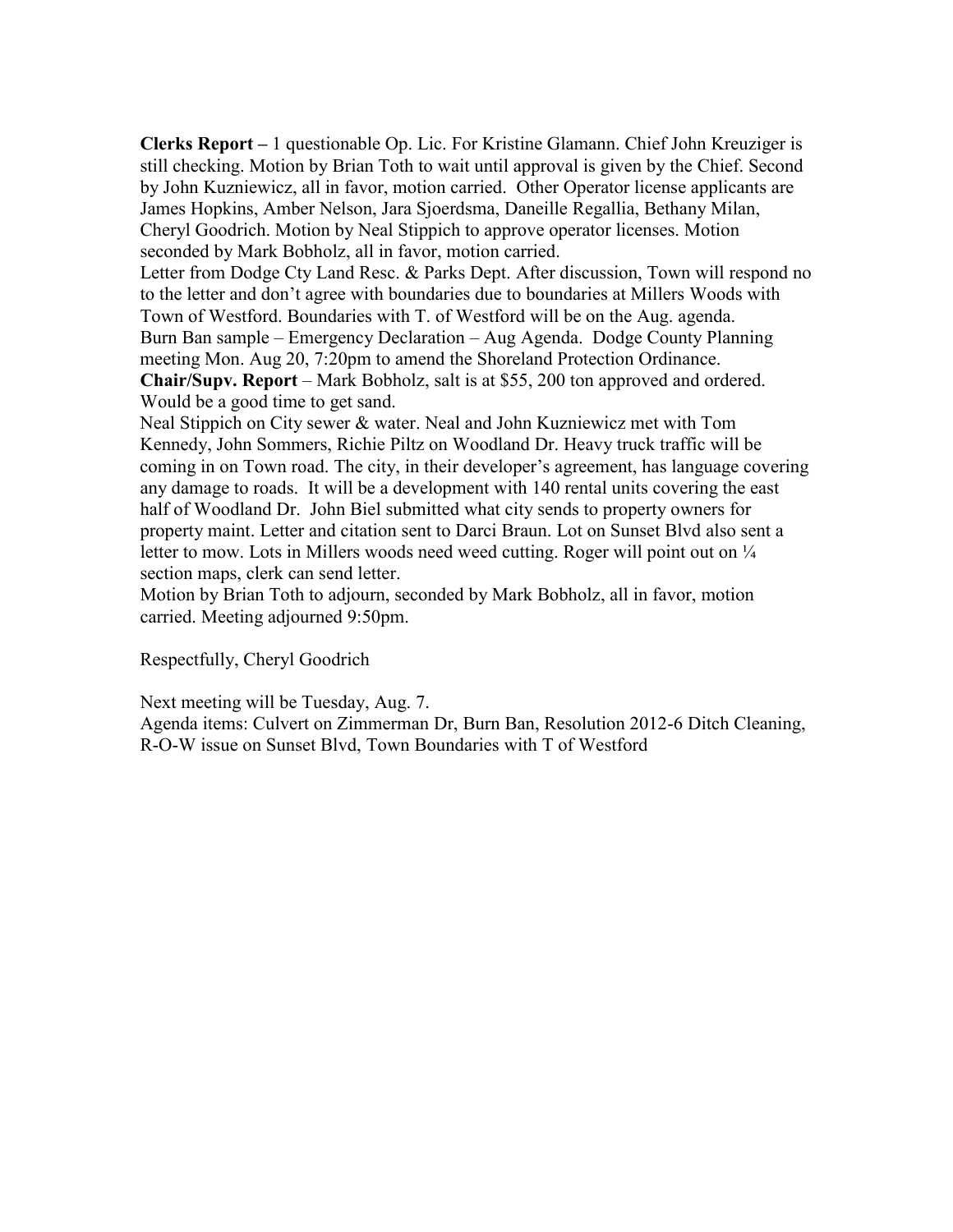## **MINUTES OF August 7, 2012 TOWN BOARD MEETING**  Beaver Dam Town Hall, W8540 Cty W, Beaver Dam, WI

Chairman Neal Stippich called the August 7, 2012 Town Board meeting to order at 8:10pm. Roll Call taken, present, Neal Stippich, Mark Bobholz, John Kuzniewicz, Jeff Schmitt, Treasurer Annette Sustman and Clerk Cheryl Goodrich. Brian Toth absent. Notice of meeting was posted July 31, published Aug.3.

Motion by John Kuzniewicz to adopt the agenda presented, allowing the Chairman to go out of order. Motion seconded by Jeff Schmitt. All in favor, motion carried.

Minutes of July 10 meeting were read. Motion by John Kuzniewicz to approve the minutes as read. Motion seconded by Jeff Schmitt. All in favor, motion carried. Minutes of the July 14, 2012 special meeting were read. Motion by Jeff Schmitt to approve minutes as read. Motion seconded by Mark Bobholz, all in favor, motion carried.

#### **COMMITTEE REPORTS**

PLANNING COMMITTEE – Tom Zeamer read the July 30, 2012 Planning Committee meeting minutes. In answer to legal question in the minutes, Chairman Neal Stippich stated in accordance with Town Attorney, the Planning Committee did need to hear the issue first and then the Board of Appeals will hear only on the 2.2 acres, upon approval of the variance it will then go back to the Planning committee for approval.

LAND USE ADMINISTRATOR – Tom Zeamer issued 8 permits with improvements of \$317,500 and fees collected of \$2,439.25. Tom sent out permit violation letters to 4 people.

BOARD OF APPEALS – Meeting July 18 hearing the following: Wes Hotchkiss for the construction of a garage within the street yard setback, approved; Rosemarie Garczynski for a minor land division and driveway without a qualifying 35 acre parcel, approved; Herb Lehner to allow two homes on one farm without a minor land division or conditional use permit, approved.

**POLICE REPORT** – Chief John Kreuziger distributed and briefly discussed the monthly Activity and Police Beat reports. Delay on new vehicle to Sept. or Oct. Motion by Mark Bobholz to accept the committee reports. Motion seconded by Jeff Schmitt, all in favor, motion carried.

**TREASURERS REPORT -** Report given by Annette Sustman is as follows. The July 31st balance in the checking acct is \$2,346.60. Due to early monthly meeting, bank statements have not been received so account reports are not complete. Motion by John Kuzniewicz to approve the treasurer's report, seconded by Jeff Schmitt, all in favor, motion carried.

**PAYMENT OF BILLS**: Motion by Mark Bobholz to approve payment of bills in the amount of \$31,300.86. Motion seconded by Jeff Schmitt, all in favor, motion carried. **TOWN RESIDENTS –** None spoke.

#### **New Business:**

**1.** Megan Trott present to request consideration for a trial operator's license after being denied. Chief John Kreuziger gave some information on the issues. Motion by Neal Stippich to approve a provisional license for the 60 day period. Motion seconded by Jeff Schmitt all in favor, motion carried.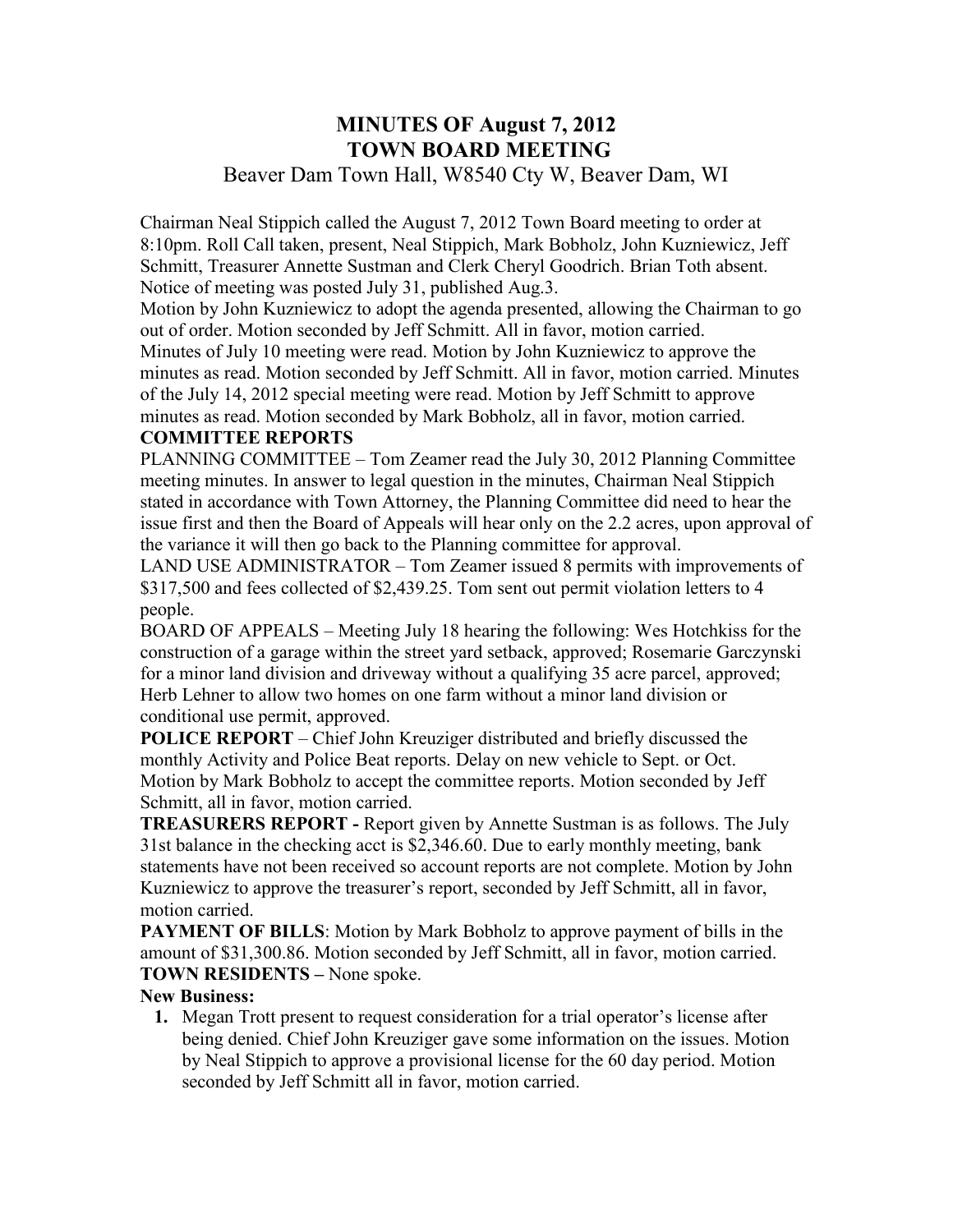#### **Unfinished Business:**

- 1. Burning Ban Clerk was notified by the BD Fire Dept. that they were lifting the Burn Ban for the city. Motion by John Kuzniewicz to rescind the Burn Ban for the Town of Beaver Dam. Motion seconded by Mark Bobholz, all in favor, motion carried.
- 2. Zimmerman Dr. culvert. Zimmerman Dr. resident Ken Ferstl present. Motion by Neal Stippich to put in a  $24$ " X  $60$ ' double smooth walls culvert with discharge end next to the existing 18" culvert with apron end walls. Motion seconded by John Kuzneiwicz. Ayes, Neal Stippich, John Kuzniewicz, Mark Bobholz. Jeff Schmitt abstain, motion carried. Motion by Mark Bobholz to post bid as soon as possible, Mark will make up the bid. Motion seconded by John Kuzniewicz, Ayes, Mark Bobholz, John Kuzniewicz, Neal Stippich. Jeff Schmitt abstains, motion carried.
- 3. R-O-W issue on Sunset Blvd Discussion on removal of mapped triangle area that includes vacant land and change to only area that the building sits on. Motion by Jeff Schmitt to give the Chairman authority to execute the easement agreement upon approval by the Towns legal counsel of the easement agreement with the correction of the footprint. The language shall include the following conditions: 1.Approval of language by Town attorney and Chairman, 2. Convey only the existing building footprint as of today's date of Aug 7, 2012. 3. Documented by a registered land surveyor and recorded as part of the easement agreement. Motion seconded by John Kuzniewicz. Ayes, Neal Stippich, Mark Bobholz, Jeff Schmitt, John Kuzniewicz. Motion carried. Discussion on septic tank being in the Right of way. Motion by Jeff Schmitt to grant an easement for the existing septic tank footprint with the language to be approved by the Town attorney and Chairman. Motion seconded by John Kuzniewicz. Ayes, Neal Stippich, Mark Bobholz, Jeff Schmitt, John Kuzniewicz, motion carried.
- 4. Striping of N. Crystal Lk Rd Mark Bobholz stated there is not enough sight distance to allow a passing zone. Motion by John Kuzniewicz to paint center double solid yellow lines and fog lines in epoxy. Motion seconded by Jeff Schmitt. All in favor, motion carried. John Kuzniewicz will meet with Richie Piltz to contact Guideline Services and have it done at the same time and price as the portion of N Crystal Lk Rd from Prospect Rd to Cty E.

#### **New Business**

- **1.** Operator License for Megan Trott acted earlier
- **2.** Resolution 2012-8 Peddlers Permit Penalty Table till Sept.
- **3.** Hwy 33 re-routing 3 options as follows: 1. through the city by knocking the building down on the corner of Front and Center St. 2. Hwy B. 3. Hwy A through Fox Lake which entails removal of a house at the intersection of Hwy A and 68.
- **4.** Town dividing line with town of Westford John Kuzniewicz is doing research and needs to go to Oshkosh to look for old tax records.
- **5.** Road Maintenance Will discuss at the first budget meeting
- **6.** Estimate on Handicap door opener Estimate was received from Hometown Glass for \$2,245. Motion by Neal Stippich to award to Hometown. No second. Motion fails. Will discuss at the budget meeting.
- **7.** Set Budget meeting date  $-1$ <sup>st</sup> budget meeting will be Wed., Sept 12  $@$  7pm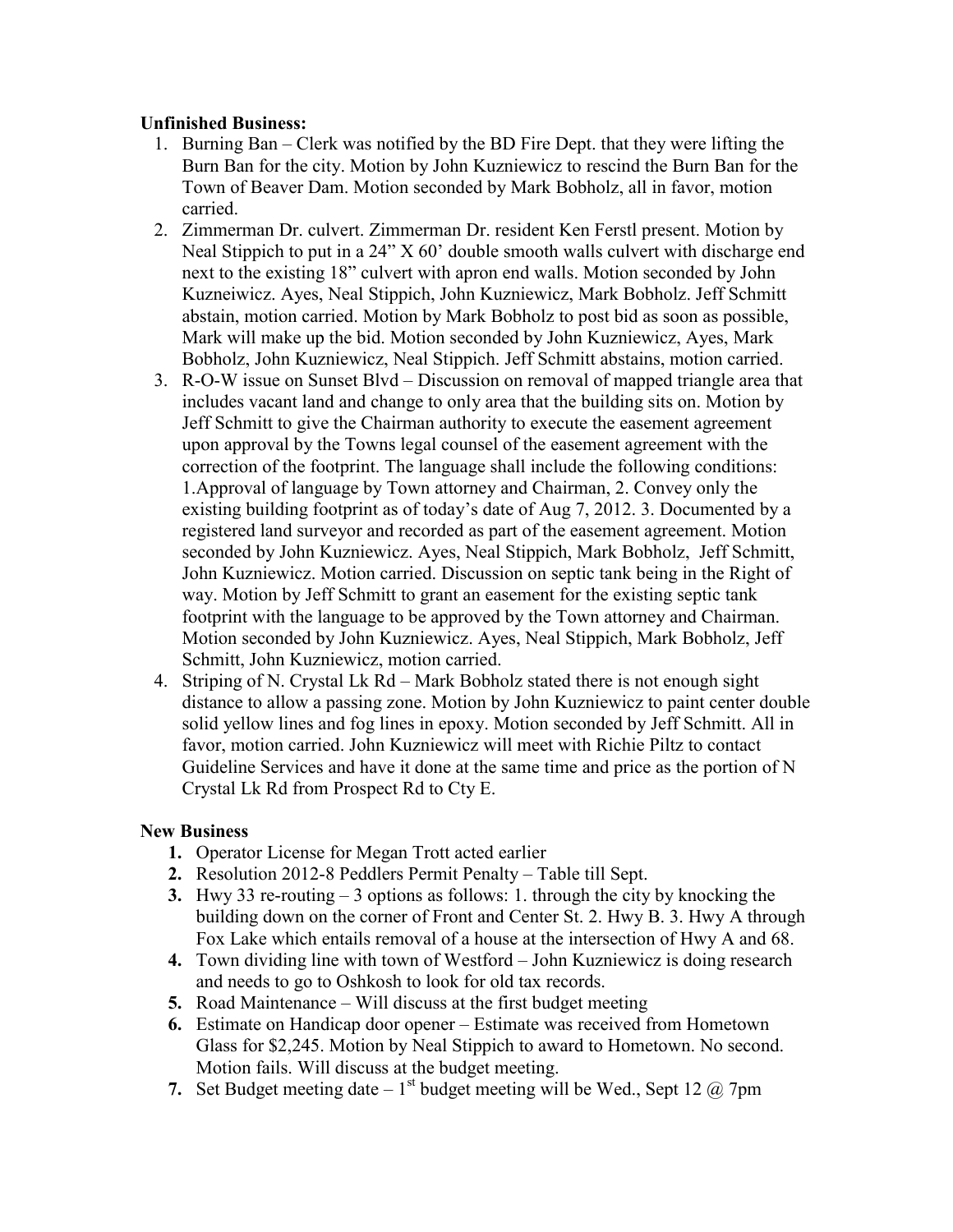**Clerks Report –** 2 Operator license applications for Kristine Glamann and Jim Orlenko. Motion by Jeff Schmitt to approve operator license, motion seconded by John Kuzniewicz, all in favor, motion carried. BD Lake Improvement Survey; Letter from County Clerk Karen Gibson relinquishing SVRS service for the Town beginning Jan 1, 2013; Letter from DC Humane Society for proposed new contract structure; WTA convention registration needed soon. Clerk request for a scanner. Approval received from board to purchase a scanner.

**Chair/Supv. Report** – Mower broke down, ditch mowing on next Sept. meeting agenda; Rick Schmitt is the third member of the wage study committee. DC Hwy requisition form for materials and services; bridge report, missing bridge marker on Shaw Hill Bridge, tree/brush cutting needed at both bridges and deck sweeping needed; tree/brush cutting needed south of Kwik Trip to  $D \& 151$  intersection, ad for bids will be placed in the paper. Request for grass removal in R-O-W and replace with gravel on S. Sunset Pt Rd, Mark & Tom will take a look at it.

Motion by John Kuzniewicz to adjourn, seconded by Mark Bobholz, all in favor, motion carried. Meeting adjourned 10:40pm.

Respectfully, Cheryl Goodrich

Next meeting will be Tuesday, Sept. 11. Agenda items: Town Boundaries with T of Westford, Peddlers Permit Penalty, Ditch mowing,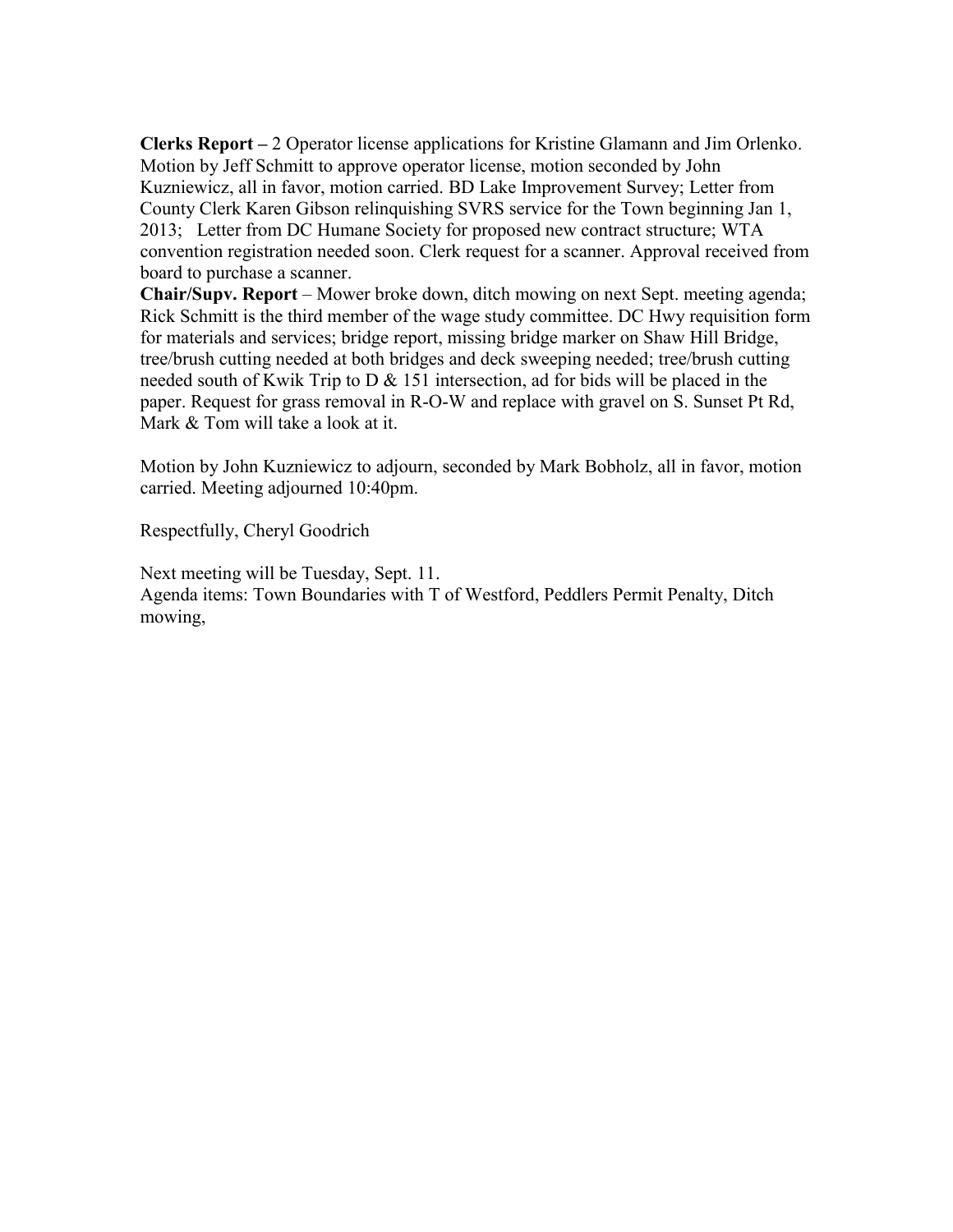## **MINUTES OF September 11, 2012 TOWN BOARD MEETING**

## Beaver Dam Town Hall, W8540 Cty W, Beaver Dam, WI

Chairman Neal Stippich called the Sept. 11, 2012 Town Board meeting to order at 7:00pm. Roll Call taken, present, Neal Stippich, Mark Bobholz, John Kuzniewicz, Jeff Schmitt, Brian Toth and Clerk Cheryl Goodrich. Annette Sustman absent.

Notice of meeting was posted Sept.4, published Sept.7, Amended posted Sept 8. Motion by John Kuzniewicz to adopt the agenda presented. Motion seconded by Brian Toth. All in favor, motion carried.

Minutes of Aug. 7meeting were read. Motion by Mark Bobholz to approve the minutes as read. Motion seconded by John Kuzniewicz. All in favor, motion carried

#### **COMMITTEE REPORTS**

PLANNING COMMITTEE – Clerk read Planning Committee minutes from the Aug.  $27<sup>th</sup>$  meeting.

LAND USE ADMINISTRATOR – Tom Zeamer absent. Clerk read report submitted by Tom Zeamer. 4 Land Use permits were issued with improvements of \$469,000 and fees collected of \$1,101.57.

BOARD OF APPEALS – Clerk read Board of Appeals minutes from the Aug.  $29<sup>th</sup>$ meeting.

**POLICE REPORT** – Chief John Kreuziger distributed and briefly discussed the monthly Activity and Police Beat reports. 1 officer out due to needed surgery. New vehicle to arrive end of Sept. or early Oct. Suggestion made to have a statement on the tax newsletter that there are no regulations on cats. Town not responsible for cat management.

Motion by John Kuzniewicz to accept the committee reports. Motion seconded by Jeff Schmitt, all in favor, motion carried.

**TREASURERS REPORT -** Report given by Clerk, Cheryl Goodrich.

July 31st balances as follows: Savings acct., \$106,125.00; Tax Savings, \$322939.93, and CD's balance at \$316,279.73. Aug.  $31<sup>st</sup>$  balance in the checking acct is \$4,045.74, Checks written in Aug. \$31,300.86; Savings acct., \$187,394.00; Tax savings, \$322,981.07 and CD's, \$316,279.73. Motion by Mark Bobholz to approve the treasurer's report, seconded by John Kuzniewicz, all in favor, motion carried.

**PAYMENT OF BILLS:** Total bills presented \$120,416.26. Motion by Brian Toth to exclude the Kunkel bill of \$3,775.00 to get an itemization of the invoice, and pay remainder of bills totaling \$116,641.26. Motion seconded by John Kuzniewicz, all in favor, motion carried. Discussion on painting lines on N. Crystal Lk Rd. Neal Stippich will call Pete Thompson and request a price est. and authorize the County to paint what is not completed on N Crystal Lk Rd as requested by residents and unanimously voted to do in the Aug. minutes.

**TOWN RESIDENTS –** Janice Bobholz request a timeline when her driveway will be repaired as previously acknowledged by the Town Board. After discussion, this will be on the Oct. agenda. Donna Schauer questioned what the original approved engineering est. was vs. what was billed. This will be on the Oct agenda. Mary Bobholz reported on the SVRS election work that the County will no longer be doing for the Town.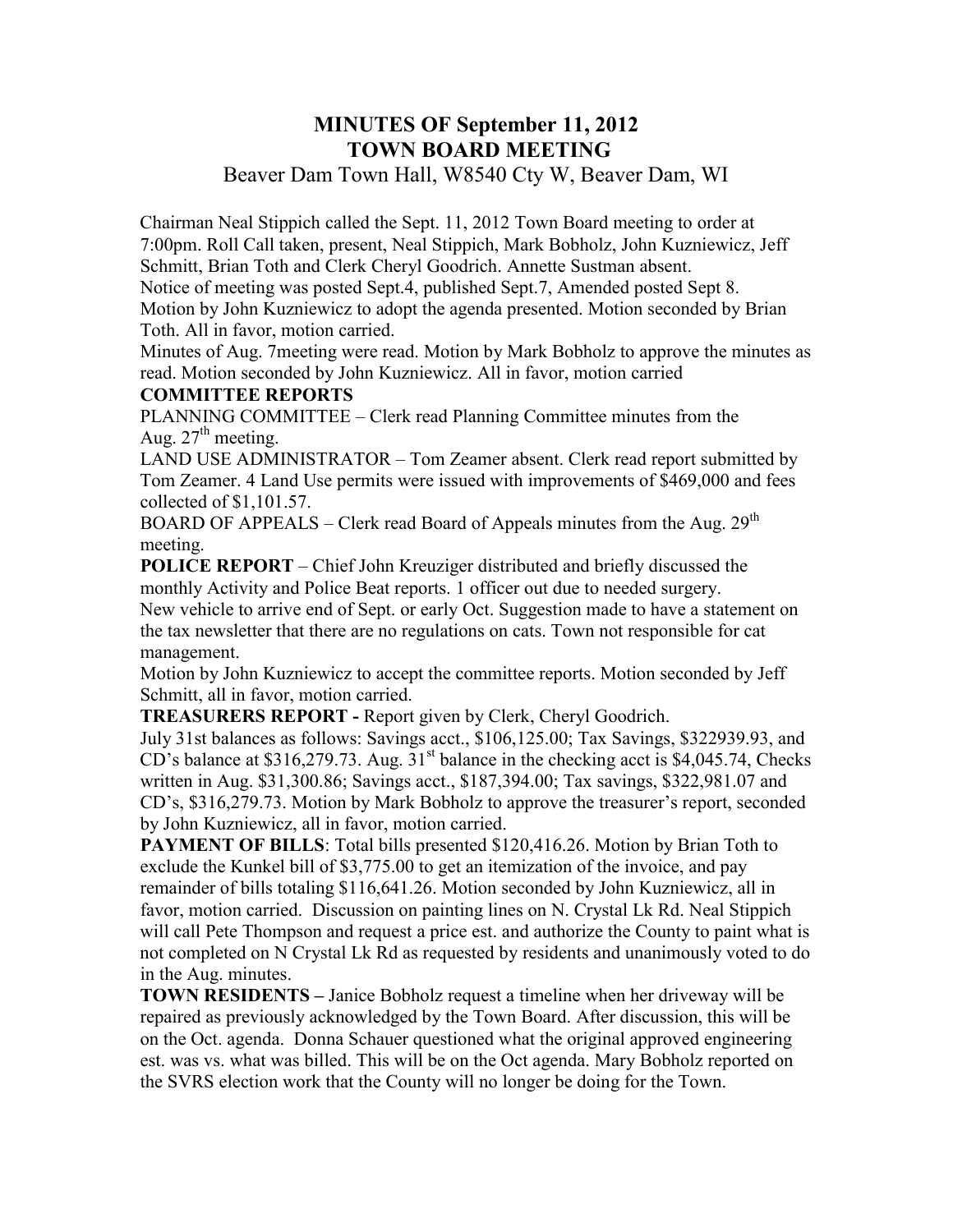#### **Unfinished Business:**

- **1.** Ord. 1012-3 Peddlers Permit Penalty not complete. Neal will have it ready for the Oct. meeting.
- **2.** Neal Stippich requisitioned the County to do the brush clean up on Iron Rd. and bill the Town for our portion. Motion by John Kuzniewicz to have the Clerk arrange for Roger to meet with K&B and Beaver Tree to show them areas that need cleaning up and get estimates to be available for the Oct. meeting. Motion seconded by Brian Toth, all in favor, motion carried. Richie Piltz asked if the Town would continue to mow ditches on roads annexed because they do not have the equipment. Discussion on trading mowing for Town use of city chipper when needed.

#### **New Business**

- **1.** Audit Report Audit is complete but Mr. Heitpas has not received a signed letter of completion from the Towns attorney yet.
- **2.** Wage Study Committee Report Dan Stern handed out a report containing information on Salaries, wages, benefits, Job Descriptions, information on combining offices of clerk and treasurer and comparison sheet. All was briefly reviewed and discussed. Request for an additional meeting for the committee to complete their study. Motion by Neal Stippich to authorize the committee to have  $a$  7<sup>th</sup> meeting to complete report. Motion seconded by Jeff Schmitt. In favor, Neal Stippich, Jeff Schmitt, Mark Bobholz, John Kuzniewicz. Ney Brian Toth, motion carried. The committee Thanks Al Matuszeski for his work with the committee.
- **3.** Burrowing under road on S. Sunset Pt Rd. A resident completed a project that required burrowing (honeycombing) under the road without any permit or permission from the Town. The issue being road right of way encroachment. Neal Stippich will talk with Tom Zeamer on encroachment and penalty.
- **4.** Mobile Home Park Street Name Signs EMS call was received from a resident and the emergency vehicle had difficulty finding the address due to lack of street name signs. Matt Christian request help from the Town to mandate park owner to supply street name signs. Motion by Neal Stippich to have the clerk draft a letter to the park owner for voluntary compliance to erect and make visible the proper street name signs for emergency services. Motion seconded by John Kuzniewicz, all in favor, motion carried.

**Clerks Report –** Operator license applications for Angie Heiman, Connie Fletcher , Nancy Dahlke. Motion by John Kuzniewicz to approve operator license, motion seconded by Jeff Schmitt, all in favor, motion carried. Budget & Finance Workshop in Ripon. Clerk is requesting to go. Motion by Neal Stippich to approve attendance. Motion seconded by Jeff Schmitt. Neal Stippich retracts motion and revises to say any member of the Board may go. All in favor, motion carried. WTA Convention, Oct 14th-16<sup>th</sup>. Motion by Mark Bobholz to authorize attendance by any Board member to the WTA annual convention. Motion seconded by John Kuzniewicz, all in favor, motion carried. New Fire numbers have arrived. Who is to install and who will pay for them. Board authorizes Roger Beal to install and the Town will pay for the replacements. **Chair/Supv. Report** – Mark Bobholz questions possible delivery of salt before Cty W is closed. Mark will follow up. Brian Toth advises Matt Christian on new fire truck. Roger Beal, last year JD mowers on sale. Neal Stippich questions Giese Easement. Nothing returned from Mr. Miller. Neal will contact Mr. Hannan to contact Mr. Miller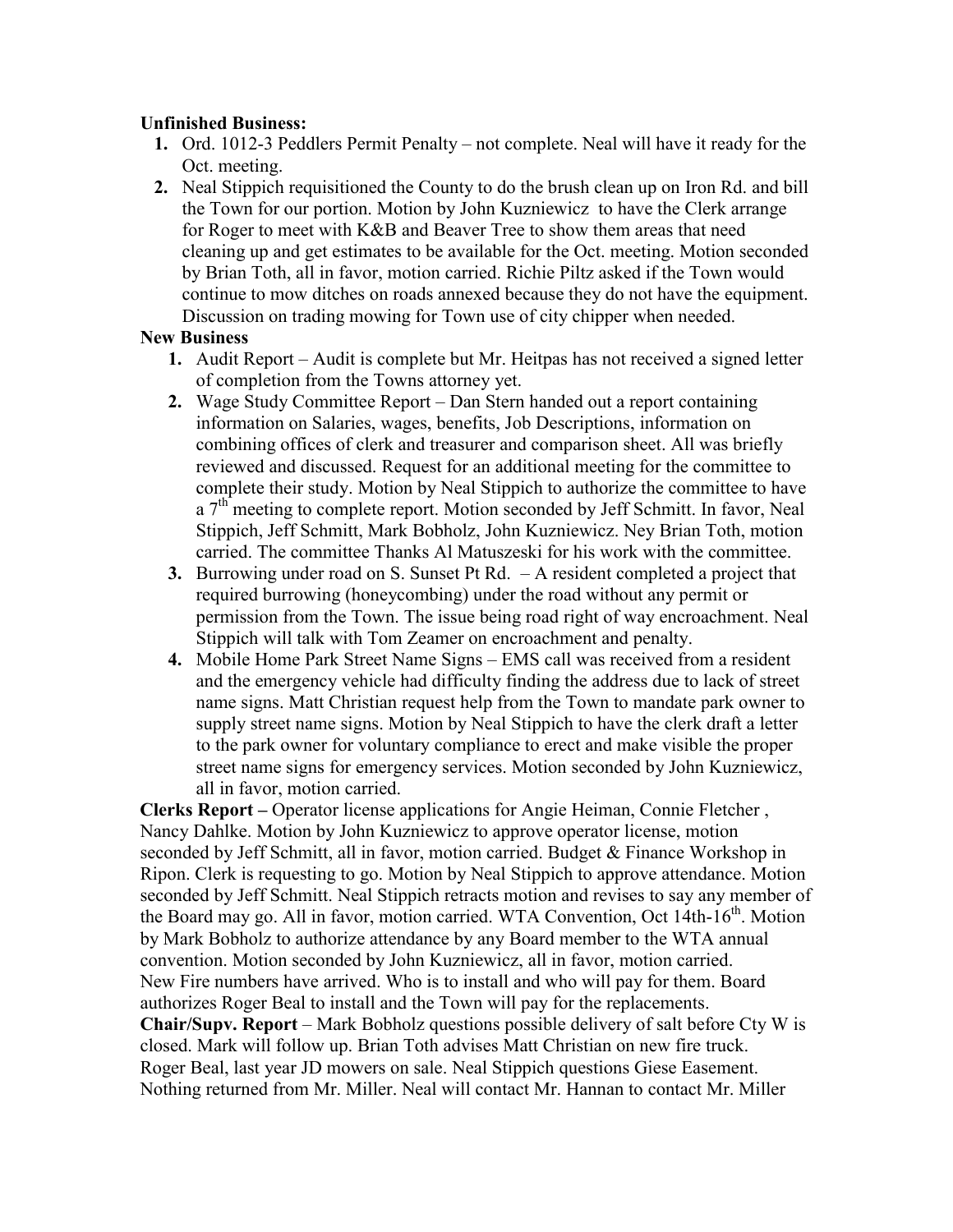new draft of easement to include co-ordinance, located by GPS and recorded as an exact location of building, septic and easement. Put on Oct. agenda to rescind easement if nothing is received from Atty. Miller.

Ditch reconstruction at Nell's property. Neal Stippich stated the board met at the site and approved the reconstruction. Discussion of tweaking the ditch cleaning permit to include diagrams and staking needed to be done before work is done. This will be on the Oct. agenda. Other items discussed: Hwy 33 route will remain as is. S.Crystal Lk Rd bridge, Pete Thompson quoted \$75,000 to \$90,000.

Motion by Brian Toth to adjourn, seconded by Mark Bobholz, all in favor, motion carried. Meeting adjourned 9:43pm.

Respectfully, Cheryl Goodrich

Next meeting will be Tuesday, Oct.9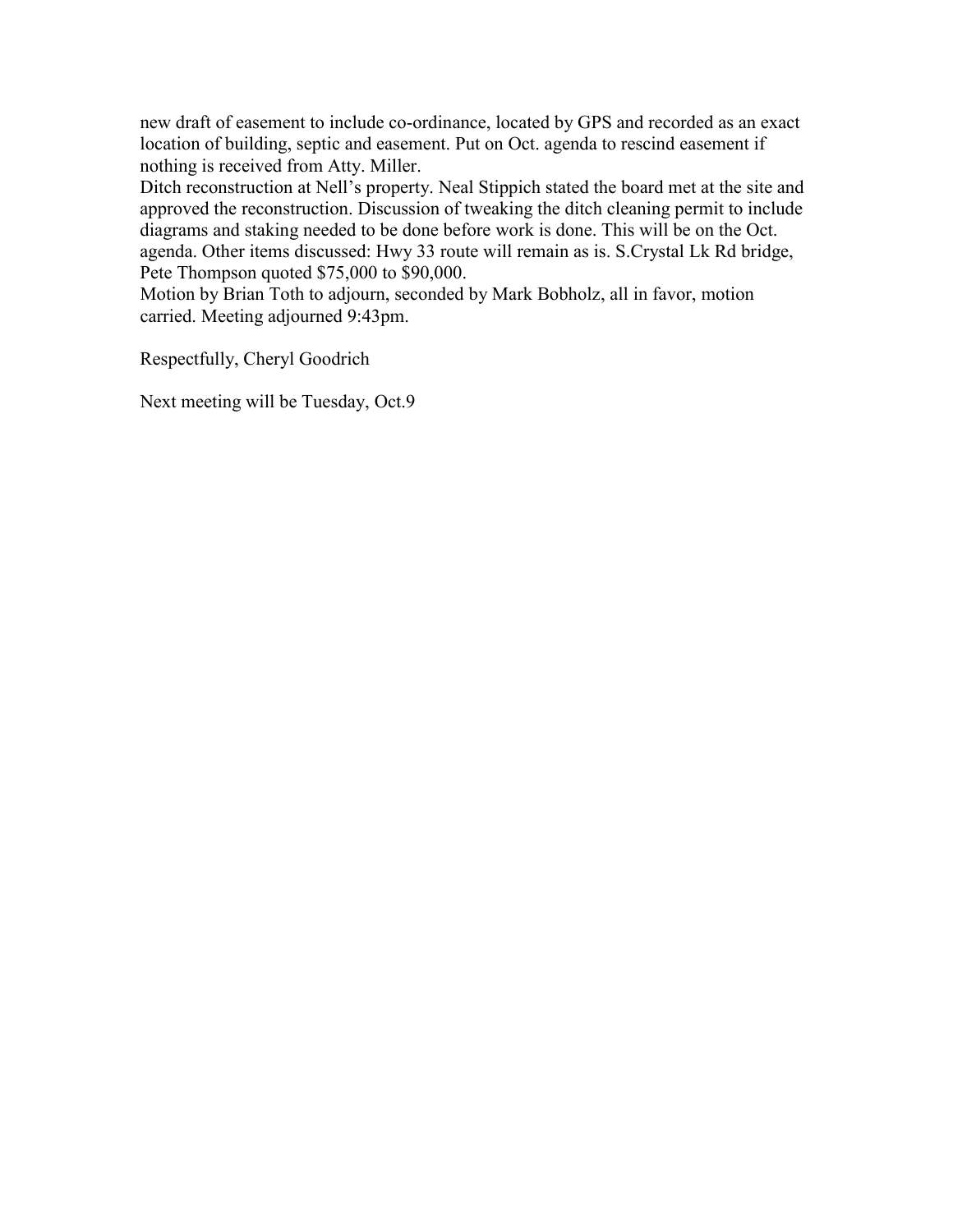## **MINUTES OF Oct. 9, 2012 TOWN BOARD MEETING**  Beaver Dam Town Hall, W8540 Cty W, Beaver Dam, WI

Chairman Neal Stippich called the Sept. 11, 2012 Town Board meeting to order at 7:07pm. Roll Call taken, present, Neal Stippich, Mark Bobholz, John Kuzniewicz, Brian Toth and Clerk Cheryl Goodrich & Annette Sustman. Jeff Schmitt absent. Notice of meeting was posted Oct.4, published Oct.  $6<sup>th</sup>$ .

Motion by John Kuzniewicz to adopt the agenda presented. Motion seconded by Mark Bobholz. All in favor, motion carried.

Minutes of Sept. 11th meeting were read. Motion by Brian Toth to approve the minutes as read. Motion seconded by Mark Bobholz. All in favor, motion carried.

Minutes of the Sept.  $25<sup>th</sup>$  Special Town Board meeting were read. Motion by John Kuzniewicz to approve as read. Motion seconded by Brian Toth, all in favor, motion carried.

## **COMMITTEE REPORTS**

PLANNING COMMITTEE – no meeting

LAND USE ADMINISTRATOR – Tom Zeamer absent. Clerk read report submitted by Tom Zeamer. 6 Land Use permits were issued with improvements of \$606,000 and fees collected of \$2,558.62. Planning meeting planned for Oct. 29 and Board of Appeals meeting scheduled for Oct. 10.

BOARD OF APPEALS – No meeting

**POLICE REPORT** – Chief John Kreuziger distributed and briefly discussed the monthly Activity and Police Beat reports. New vehicle to arrive mid Nov.

Motion by Mark Bobholz to accept the committee reports. Motion seconded by Brian Toth, all in favor, motion carried.

Jeff Schmitt arrived.

**TREASURERS REPORT -** Report given by Annette Sustman. The Sept. 30th balances as follows: checking acct., \$3,548.82, Checks written in Aug. \$120,758.46; Savings acct., \$193,552.28; Tax savings, \$203,011.52 and CD's, \$317,454.52. Motion by Jeff Schmitt to approve the treasurer's report with noted correction on checks written sheet, seconded by John Kuzniewicz, all in favor, motion carried.

**PAYMENT OF BILLS:** Total bills presented \$115,512.52. Motion by Mark Bobholz to exclude the Kunkel bill of \$910.00 and approve payment of bills in the amount of \$114,602.52. Motion seconded by Brian Toth, all in favor, motion carried. Kunkel bills and contract to be reviewed at Nov. meeting.

**TOWN RESIDENTS –** Megan Trott present to request her Operators license be approved to extend to June 30, 2013. Chief John Kreuziger stated he has no issues or complaints.

## **Unfinished Business:**

- **1.** Ord. 2012-3 Peddlers Permit Penalty Attached to Chapter 34, License & Permits article 5. Section 19 penalty provision. Motion by John Kuzniewicz to approve Ordinance 2012-3, seconded by Jeff Schmitt, all in favor, motion carried.
- **2.** Award Tree/Brush bids Two bids received: K & B for \$1,660.00; Beaver Tree Service \$1,100.00. Motion by Jeff Schmitt to award to Beaver Tree Service per bid. Motion seconded by Brian Toth. All in favor, motion carried.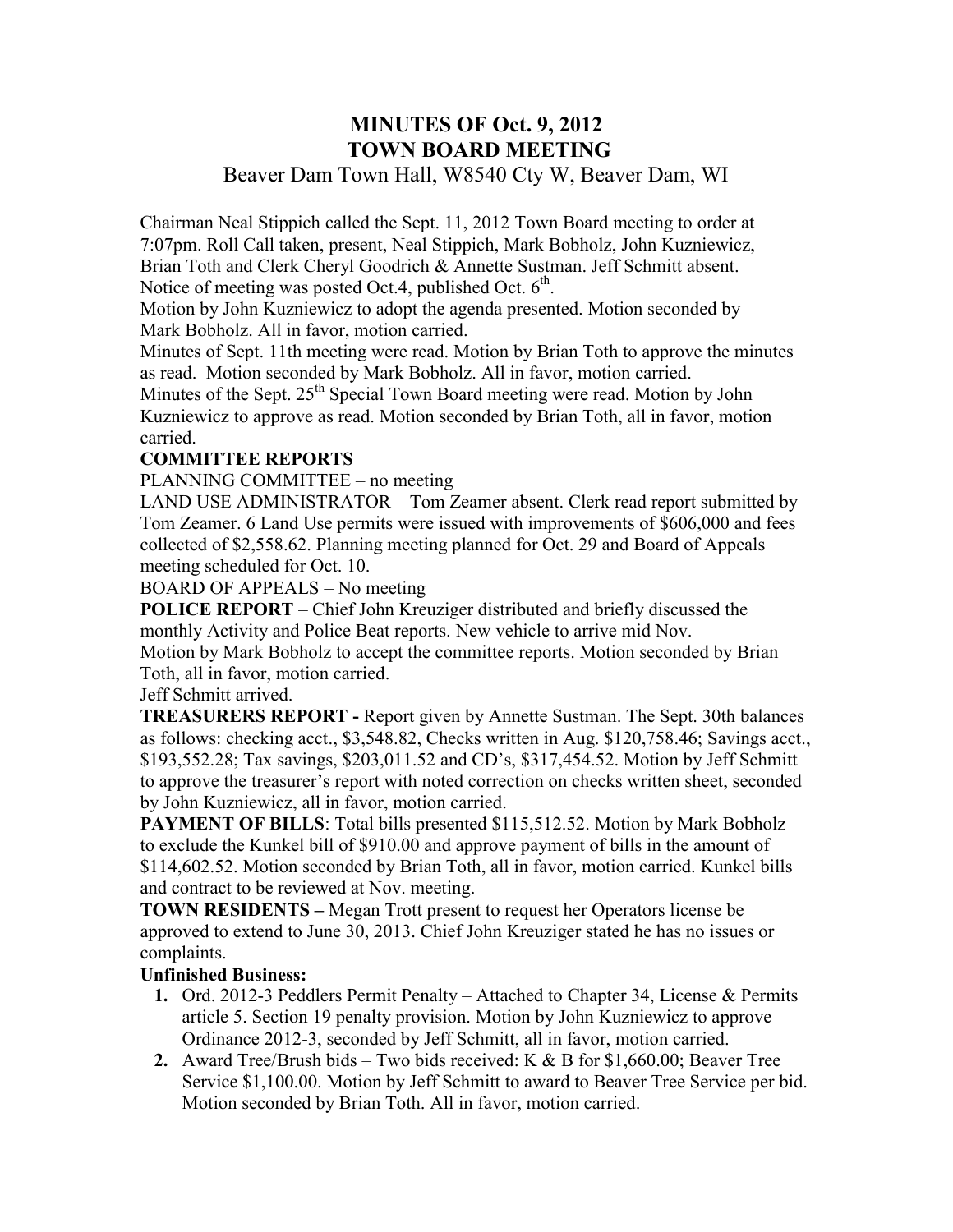- **3.** Town dividing line with Town of Westford John Kuzniewicz is doing research. No taxes paid up to 1940 to Town of Westford or T of Beaver Dam. He will continue to research and bring it back to the board when he has more information.
- **4.** Driveway repair on Thompson Rd Neal Stippich stated the town has completed their statutory obligations. Janice Bobholz stated her case and would agree to a cost share with the Town. Options discussed were as follows: Jeff Schmitt's suggestion is to put a short piece of pipe on each end, bolt to concrete, put apron end wall on each end and fill the slopes out. Jeff will do it at his own expense. Mark Bobholz suggests to remove the current regrind that is there and replace with hot mix to a feasible drainage area, at the expense of the Town, with labor provided by homeowner. Brian Toth received an estimate for driveway repair and would be willing to split the cost with the Town. John Kuzniewicz stated that Brian talked with Mr. Bird of Wolf Paving and Mr. Bird stated that Wolf would take care of it. The burden should be on Wolf Paving. Continued discussion on setting precedence, safety issues and how to police and enforce all driveway issues. Motion by Neal Stippich to meet at the Toth driveway site to review driveway and & possible remedy with Jeff's suggestion. Motion seconded by John Kuzniewicz. Ayes, Neal Stippich, Mark Bobholz, John Kuzniewicz. Abstain, Jeff Schmitt and Brian Toth. Motion by Neal Stippich to have meet at Toth driveway to review on Saturday, Oct. 13 at 8:30am. Seconded by John Kuzniewicz, all in favor, motion carried. Jeff Schmitt abstains.
- **5.** Kunkel statements Motion by Neal Stippich to table till Nov. meeting, seconded by John Kuzniewicz, all in favor, motion carried.
- **6.** Ditch cleaning resolution Needs to be tweaked. Need a plan, on paper, a required deposit, and/or Town will do the work and bill the property owner that requested the change. Possibly create an Ordinance. John suggests viewing the ditching on N Crystal Lk Rd between Cty W and Parker Rd. following the Toth driveway on Saturday.

## **New Business**

- **1.** Resolution 2012-8 No Parking on N Crystal Lk Rd Motion by Jeff Schmitt to approve Resolution 2012-8, No Parking on N Crystal Lk Rd from Cty E to the RR tracks. Motion seconded by Brian Toth, all in favor, motion carried. Discussion on whom and when striping was done. Placement of "No Parking" signs on N Crystal Lk Rd, and staking on the corner.
- **2.** Burr Oak repair Motion by John Kuzniewicz to approve repair as discussed at the site. Motion seconded by Mark Bobholz. All in favor, motion carried. Discussion on Zimmerman Dr. where culvert installation took place. Kenny from General Asphalt stated an area of 1 lane, 50' length needs to be wedged in and he would wedge in at the same time doing the repair of culvert area. Motion by Jeff Schmitt to allow the Chairman to approve repair of two areas, one being Burr Oak the other, Zimmerman Dr. if determined the budget allows. Motion seconded by John Kuzniewicz, all in favor, motion carried.
- **3.** Narrowband Radio required purchase Required to install narrowband radios in all plow trucks. Neal Stippich requests Brian Toth to get price/bids on 5 radios and report at the Nov. meeting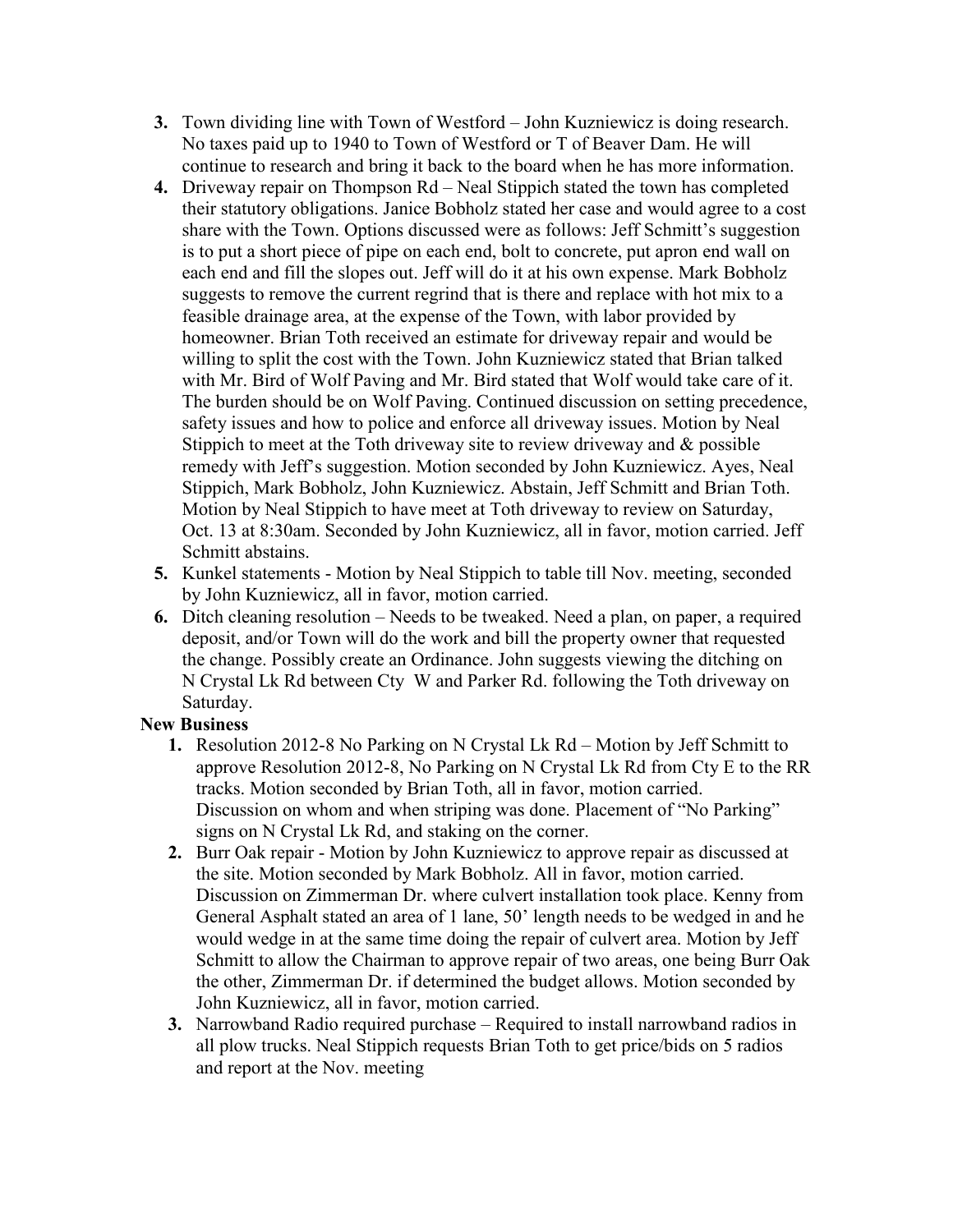**4.** Resolution 2012-9, In Support of a Constitutional Amendment of Fair Share for Local Roads – Motion by John Kuzniewicz to approve Resolution #2012-9. Motion seconded by Jeff Schmitt, all in favor, motion carried.

**Clerks Report –** Operator license applications for Megan Trott, Motion by Brian Toth to approve operator license to June 30th, motion seconded by Jeff Schmitt, all in favor, motion carried. Operator License applications for Nancy Wetsch & Karla Gilbertson. Still waiting on background check. Motion by Jeff Schmitt to approve pending favorable background check. Motion seconded by John Kuzniewicz, all in favor, motion carried. **Chair/Supv. Report** – Mark Bobholz would like the Right of way encroachment issues to be address in the near future. Neal stated it could be included in the new home packet and that Tom should review points like that when permit applications/driveway applications are given out. Other options to put on website, notice in paper and newsletter. Neal Stippich stated the Giese Easement is finalized, Mr. Hannan billed to Mr. Giese's attorney. John Kuzniewicz feels resident on S Sunset Pt Rd needs to be noticed that he encroached on the right of way and get fined for doing it. Clerk needs to remind board members of things they need to do between meetings. Garage door seals need to be fixed. Cylinder lift on Truck 1 leaking and needs replacement. Roger can get these things done. Agreed no board approval needed. Nov. agenda Assessment Policy, discuss committee report for wages and appointed vs. elected clerk.

Motion by John Kuzniewicz to adjourn, seconded by Jeff Schmitt, set budget meeting for Wed. Oct. 17<sup>th</sup>, all in favor, motion carried. Meeting adjourned 9:22pm.

Respectfully, Cheryl Goodrich

Next meeting: Budget Hearing, Tuesday, Nov. 20<sup>th</sup>. Town Board meeting, Tuesday, Dec. 11<sup>th</sup>.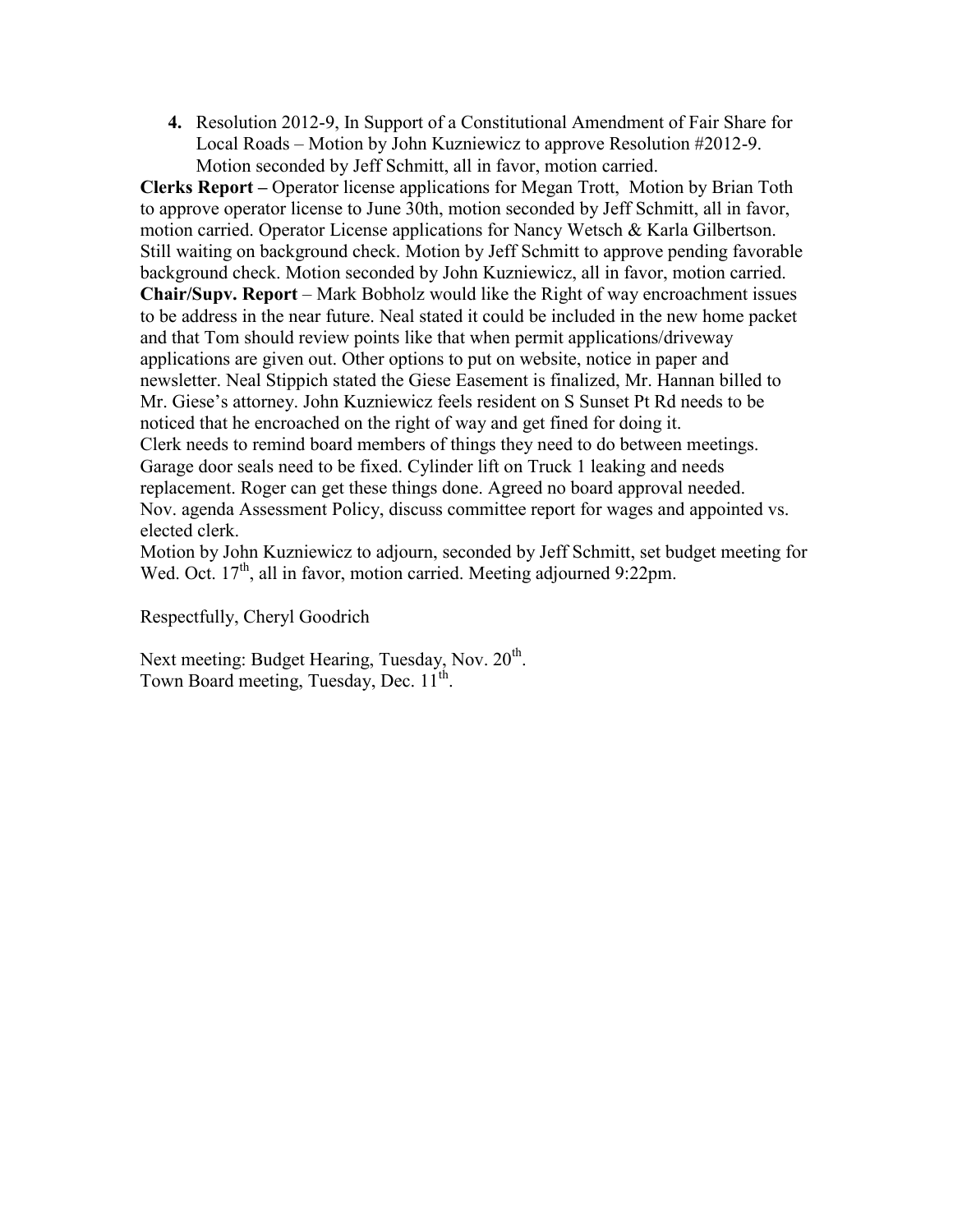## **Minutes of Nov.13, 2012 TOWN BOARD MEETING**  Beaver Dam Town Hall, W8540 Cty W, Beaver Dam, WI

Chairman Neal Stippich called the Nov. 13, 2012 Town Board meeting to order at 7:10pm. Roll Call taken, present, Neal Stippich, Mark Bobholz, John Kuzniewicz, Jeff Schmitt, Brian Toth, Clerk, Cheryl Goodrich & Treasurer, Annette Sustman. Notice of meeting was posted Nov. 9, amended posted Nov. 9, second amended Nov. 12; published Nov.  $10^{\text{th}}$ .

Motion by Mark Bobholz to adopt the agenda presented allowing the Chairman to go out of order if deemed necessary to conduct the meeting most efficiently. Motion seconded by Jeff Schmitt. All in favor, motion carried.

Minutes of Oct 9th meeting were read. Motion by John Kuzniewicz to approve the minutes with correction of New Bus. #2 adding to the motion by Jeff Schmitt that the motion was seconded by John Kuzniewicz, all in favor, motion carried. Motion to approve with corrections seconded by Brian Toth. All in favor, motion carried. Minutes of the Oct.  $17<sup>th</sup>$  Budget meeting and Oct.  $24<sup>th</sup>$  Budget and Special Town Board meeting were read. Motion by John Kuzniewicz to approve with correction of Oct. 24 #1 should be Tri-County, and #4 adding CD amount of \$100,625.98. Motion to approve with corrections seconded by Brian Toth, all in favor, motion carried.

#### **COMMITTEE REPORTS**

PLANNING COMMITTEE – Tom Zeamer read the minutes of the Oct  $29<sup>th</sup>$  meeting. LAND USE ADMINISTRATOR – Tom Zeamer issued 7 permits with improvements of \$300,190 and fees collected of \$1,990.02.

BOARD OF APPEALS – Tom Zeamer read the minutes from the Oct. 10th meeting. **POLICE REPORT** – Chief John Kreuziger distributed and briefly discussed the monthly Activity and Police Beat reports. Reports of garbage on roads from Veolia trucks. Rocks being place in road right of way on either side of driveway at 7322 Crystal Ridge Rd. Complaints about calves not protected from weather on Prospect Rd. New squad will arrive soon. What to do with the old squad will be on the Dec. agenda. Motion by Mark Bobholz to accept the committee reports. Motion seconded by Brian Toth, all in favor, motion carried.

**TREASURERS REPORT -** Report given by Annette Sustman. The Oct. 31st balances are as follows: checking acct., \$1,439.25, Checks written in Oct. \$117,109.57; Savings acct., \$234,225.75; Tax savings, \$88,045.83; Equipment savings, 100,625.98 and CD's, \$217,434.69. Motion by Brian Toth to approve the treasurer's report, seconded by John Kuzniewicz, all in favor, motion carried.

**PAYMENT OF BILLS**: Total bills presented \$143,173.88. Motion by Mark Bobholz to approve payment of bills in the amount of \$143,173.88. Motion seconded by Brian Toth, all in favor, motion carried.

**TOWN RESIDENTS –** Tom Zeamer mentioned there is an evergreen on the NE corner of Cty E  $\&$  N Crystal Lk Rd obstructing view for turning. Jeff will bring it up at the County meeting. Dan Stern wondering if Town spoke with the city on a previously mentioned possibility of the town mowing for the city in return for possible use of services like the chipper. Jeff spoke with Richie Piltz. Richie would need to speak with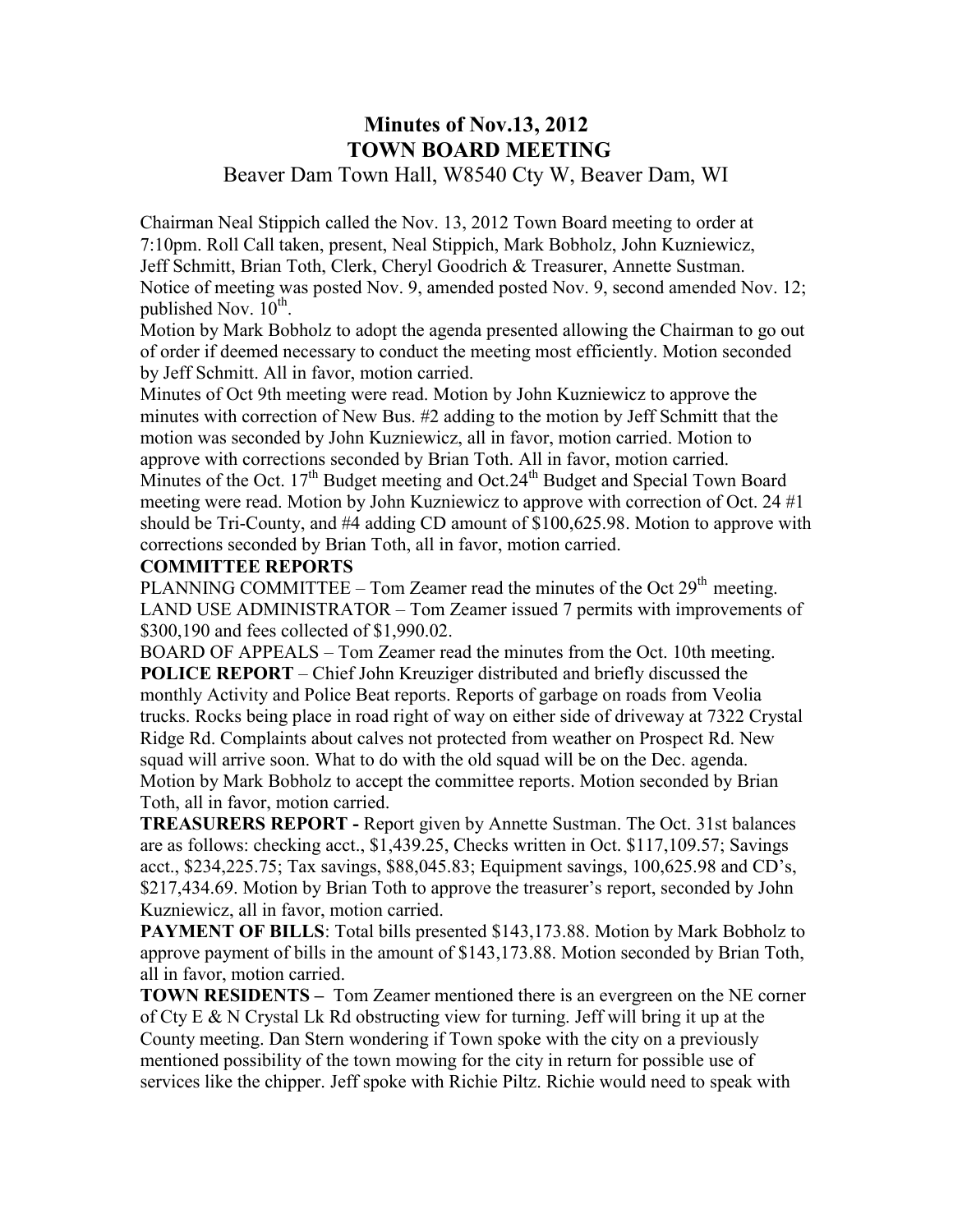City officials for possible agreement for next year. Dan also complimented on the early voting process.

## **Unfinished Business:**

- 1. Narrowband Radio purchase proposals received from Badgerland Communications for \$1,600 and Pointon Communications for \$1,587.05. Motion by Mark Bobholz to purchase radios from Badgerland. Motion seconded by John Kuzniewicz, all in favor, motion carried.
- 2. Kunkel Statements Neal will set up a meeting with Kunkel/Mitchel Leisses to cross reference bills with scope of services, and will inform all board members of the meeting date and time. Currently holding approximately \$4,600.
- 3. Toth Driveway repair Neal spoke with Mr. Hannan, 3 for a quorum needed to vote on issue. Motion by Mark Bobholz to send Towns portion of bill in the amount of \$270 to Wolf Paving. No second. Chairman declares motion dead. Janice Bobholz stated \$270 very reasonable and small compromise and was suggested by the Town Board on the day of the site visit. Feels she has no representation as a tax payer because of who is on the Town Board. Mark Bobholz stated he has no personal gain from issue at the Toth property and makes a motion to pay the Towns portion of the bill. No second, Chairman declares the motion dead. Chairman Neal Stippich stated because they have discussed the issue and have come to no resolve the Board will move on to new business.

#### **New Business**

- **1.** Dog Control Proposals Received are Dodge County Humane Society for \$2,000 for the first 10, & \$100 per dog thereafter. Newsletter and Animal Acceptance and Maintenance Contract received from Green Lake Area Animal Shelter, animals accepted for a flat per animal fee, no amount given. They would like a contribution to their building fund in exchange for an agreement to offer animal control services. Motion by Brian Toth to table until the Dec. meeting and contact Moldenhaurers. Motion amended to include contact with Jerry Beier. Motion seconded by Mark Bobholz. All in favor, motion carried.
- **2.** And 3. Driveway Ordinance & Right of Way Encroachments Questions/discussion on how to enforce the driveway ordinance and right of way encroachments. Neal provided a copy of State Statutes for cross reference. Mark suggests Land Use Administrator include Ordinance/State Statutes with new building packets. John agrees should be included in packet and Town Board members need to police & report, send letter to property owner of violation and request for removal and follow- up for compliance and if no compliance, notify police dept. to ticket for violation. Example, rocks placed in right of way on Crystal Ridge, who is following up on that and enforcing compliance. Jeff Schmitt suggests during road inspections to make note of violations. Neal suggests a form letter of notification for each supervisor to be filled out by and followed thru with by each supervisor for individually noted violations. A copy also to be given to the police chief. Neal will produce a form letter after  $1<sup>st</sup>$  of year.
- **3.** Same as above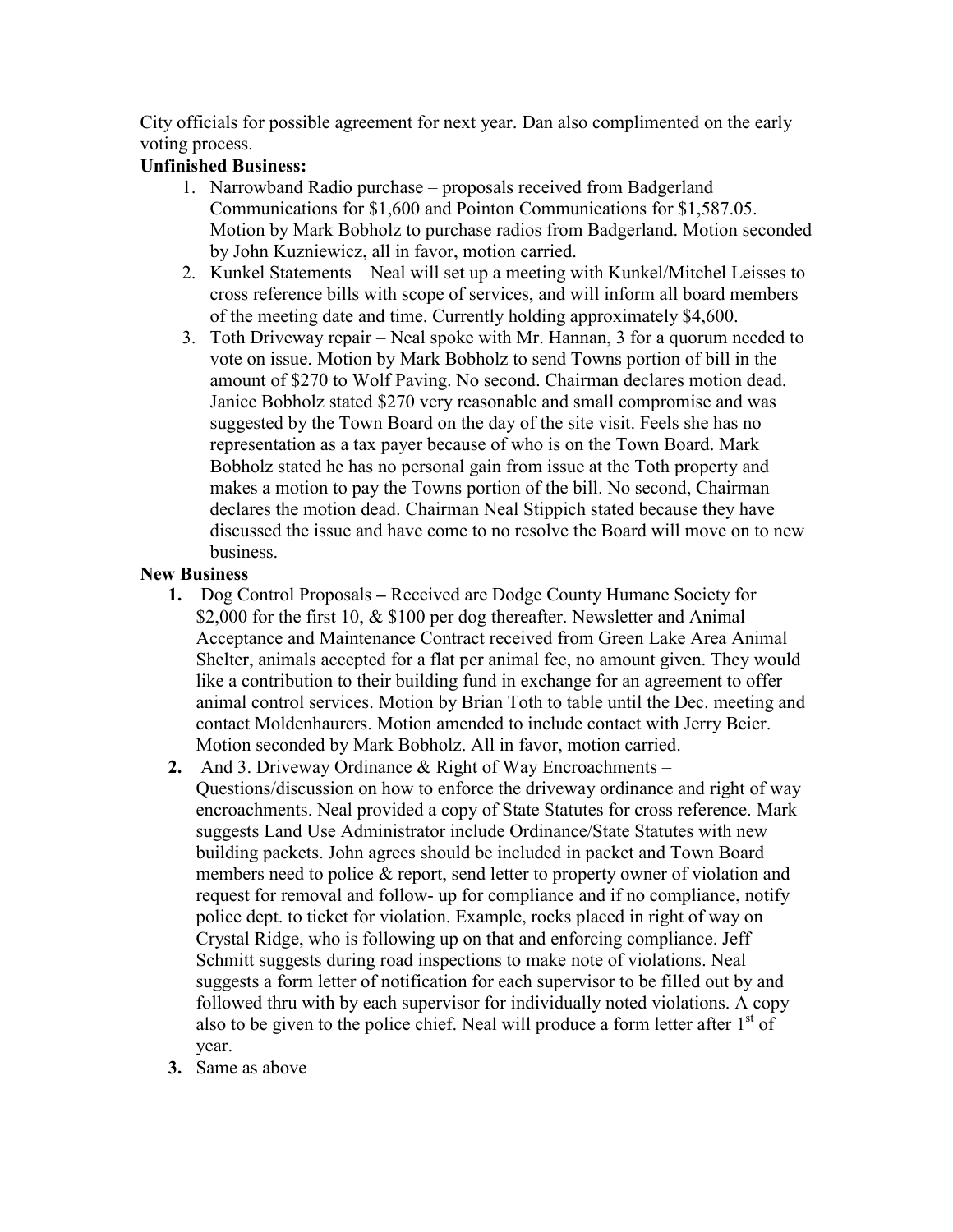- **4.** Assessment Policy In regards to Gergns Plat and how to access for reconstruct a street or road section (driveway improvements) when gone beyond 18'according to state statutes. Discussion on producing a policy for the Town. Motion by John Kuzniewicz to table till after spring road inspection. Motion seconded by Neal Stippich. Aye, Mark Bobholz, John Kuzniewicz, Neal Stippich. Ney, Jeff Schmitt and Brian Toth. Motion carried.
- **5.** Gergens Plat Tim Fletcher made a request to the Town to complete the dedicated road area to have access to lots 7 & 8. Steve Hannan is present explain options to access. Special assessments are most commonly done by Ordinance. Town Board can decide what to base assessment on whether it be accessed by frontage or benefit. Town can access for all or % of project. Because the dedicated road area is clearly a part of a plat, the only way the road can be abandon by the Town is thru court action. Tim Bartol stated that what shows as the easement is owned by the Bartol family. Mr. Bartol currently objects to benefit for a commercial property to benefit. Mr. Bartol stated in the future, New Frontier and Attorney Randy Doyle will be handling this. Town Attorney Steve Hannan stated the Town can improve as much or as little as deemed necessary. Motion by Neal Stippich to table until a petition is received by the Board. Motion seconded by Brian Toth, all in favor, motion carried.
- **6.** Resolution for SVRS work Neal Stippich shared communications with the County Clerk, Karen Gibson. County Clerk requests the Town become a selfprovider for SVRS. Memorandum of Understanding and Addendum A was read by the Chairman. County will continue Towns SVRS for a rate of \$2,500 + \$1 for each new registration. The Town would have to purchase a bar code scanner, printer and pay for training provided by the County. After discussion, motion by Mark Bobholz to take on the SVRS at the local level and increase the clerks wages \$1,000. Mark amends his motion to say The Town of BD proceed with the SVRS work to the clerks responsibilities & pending a budget hearing adjustment, to sum fee of \$1000 be added the clerks salary annually. Motion seconded by John Kuzniewicz. Ayes, John Kuzniewicz. Ney Mark Bobholz, Neal Stippich, Brian Toth, Jeff Schmitt. Motion failed. Motion by Jeff Schmitt to pay the fee of \$2500 to the County for the year 2013. Jeff Schmitt withdraws motion. Clerk will inquire with Clerk on training and equipment & costs. Motion by Neal Stippich to table until further information is gathered. Motion seconded by Brian Toth, all in favor, motion carried.
- **7.** Committee Report Motion by John Kuzniewicz to table #7-discuss Committee Report & #8-Need for a Deputy Clerk, to a separate meeting. Motion seconded by Mark Bobholz, all in favor, motion carried. Date will be set at the Budget Hearing. Clerk will check with WTA on amending the agenda for the Budget Hearing.

**Clerks Report –** Operator license applications received from Joan Miller, Brad Weber, Wade Fletcher. Motion by Mark Bobholz to approve operator's license. Motion seconded by Brian Toth. All in favor, motion carried. Operators license received, background check not complete for Jean Buschke. Motion by John Kuzniewicz to approve, pending favorable background check and approval from the Chief. Motion seconded by Brian Toth, all in favor, motion carried. Also received by clerk is as follow: Class action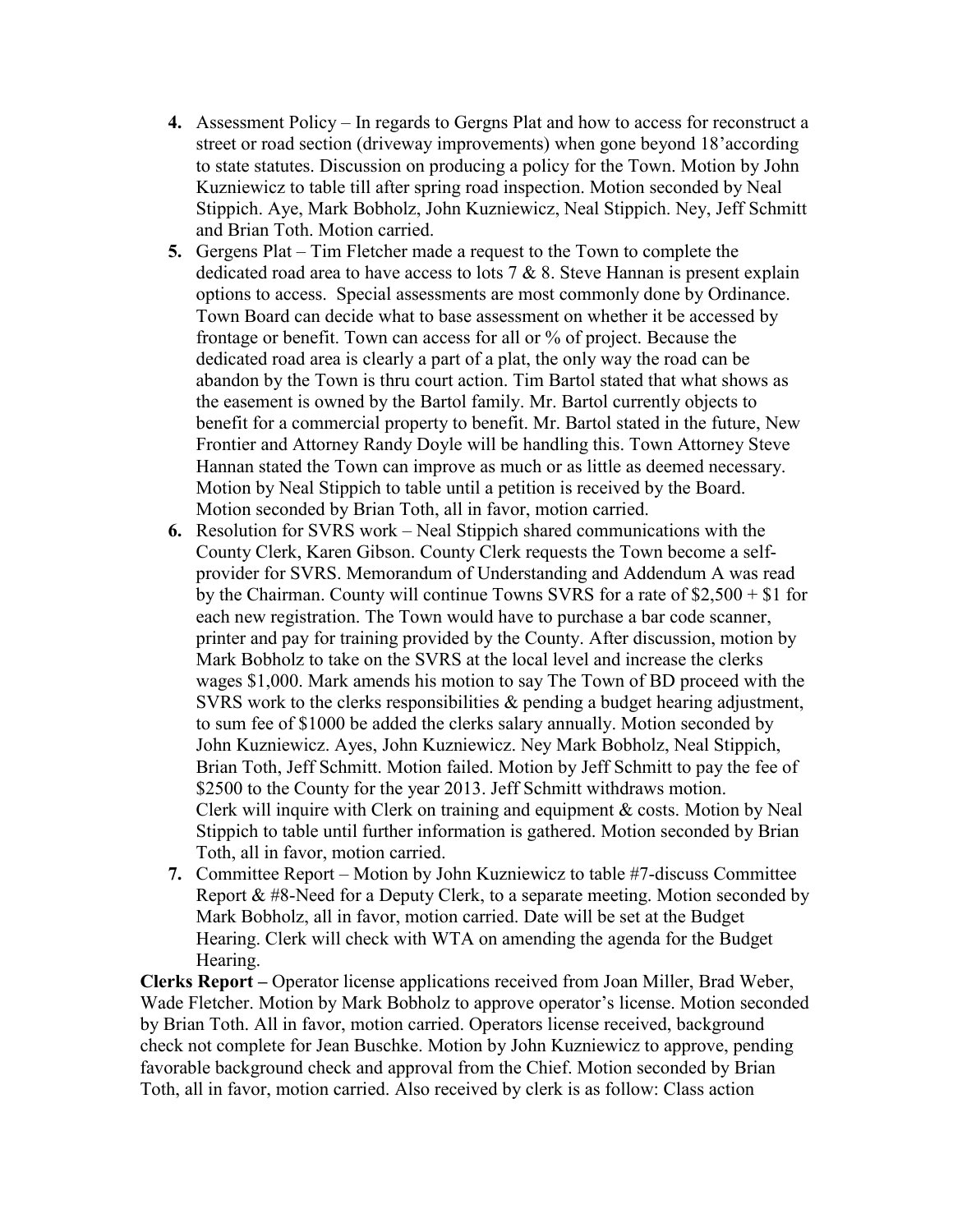settlement with Veolia Environmental Services. Clerk will turn information over to Attorney Hannan; WI DOT invitation to meeting Dec. 4 as part of the Park & Ride System study; New fee structure from General Engineering. Tom Zeamer will review the fee structure for possible changes needed.

**Chair/Supv. Report** – Final Ease agreement with Giese was received.

Mark Bobholz stated Burr Oak is complete and was a job well done.

Motion by Brian Toth to adjourn, seconded by Mark Bobholz, all in favor, motion carried. Meeting adjourned 10:08pm.

Respectfully, Cheryl Goodrich

Next meeting: Budget Hearing, Tuesday, Nov. 20<sup>th</sup>. Town Board meeting, Tuesday, Dec. 11<sup>th</sup>.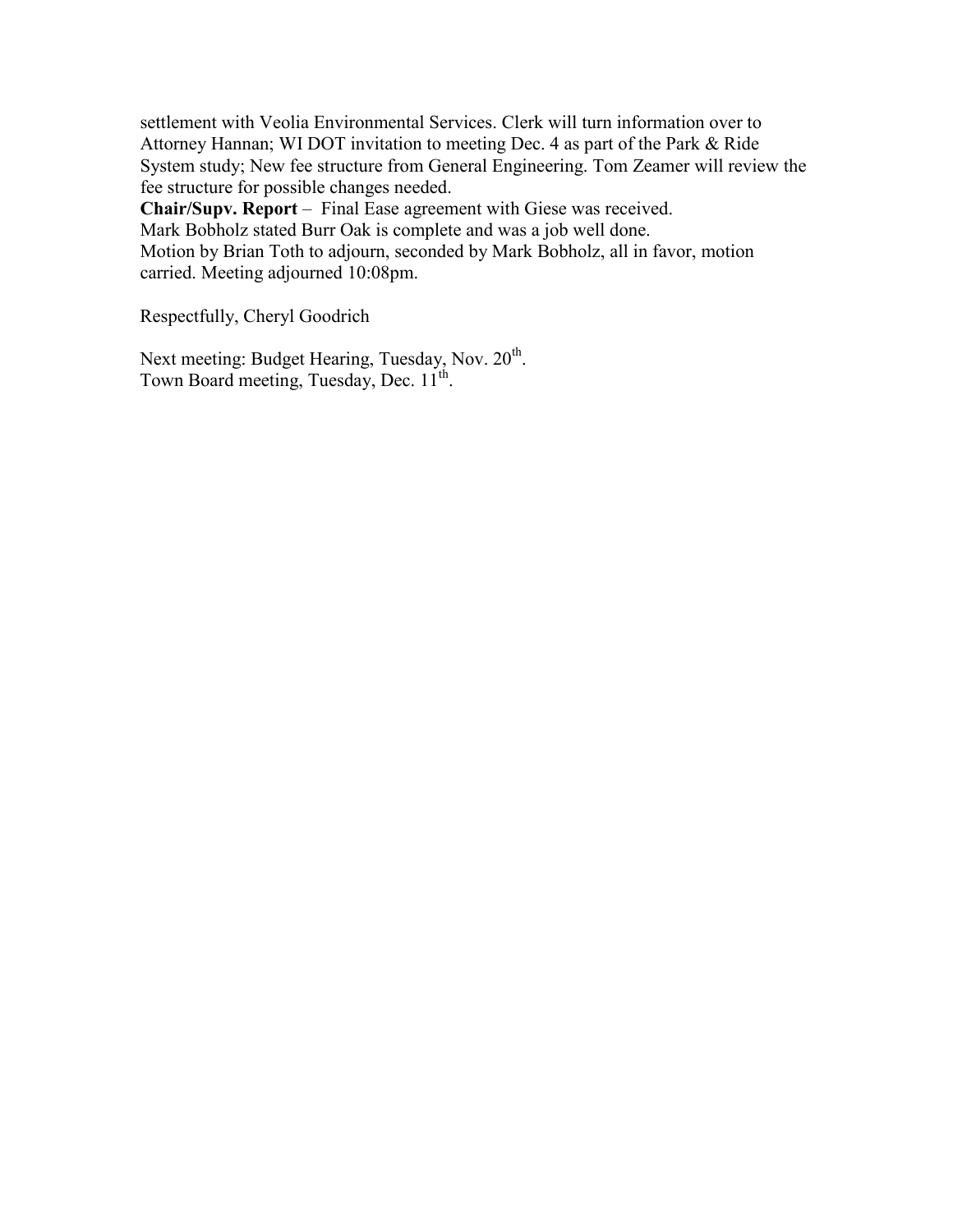## **Minutes of Dec. 11, 2012 TOWN BOARD MEETING**  Beaver Dam Town Hall, W8540 Cty W, Beaver Dam, WI

Chairman Neal Stippich called the Dec. 11, 2012 Town Board meeting to order at 7:00pm. Roll Call taken, present, Neal Stippich, Mark Bobholz, John Kuzniewicz, Jeff Schmitt, Brian Toth, Clerk, Cheryl Goodrich & Treasurer, Annette Sustman. Notice of meeting was posted Dec. 3, amended posted Dec. 12, published Dec.  $7<sup>th</sup>$ . Motion by Mark Bobholz to adopt the agenda presented. Motion seconded by Brian Toth. All in favor, motion carried.

Mark Brown of Associated Appraisal present to talk about the options for state mandated revaluation. The Town has 1 class out of compliance, that being farms & forest. Options are to do just those values and maintenance on the rest to be in compliance, other options are a Full interior exterior, Exterior only, or a Market update.

Meeting for the Budget Resolution set for Mon. Dec. 17 at 7:00pm. Mark will return with more details of options and costs for each option.

Minutes of Nov. 13th meeting were read. One change on #7 in new business is to state agenda item #7 is wage study and #8 is need for deputy clerk. Motion by John Kuzniewicz to approve the minutes with correction of New Bus. #7. Motion seconded by Mark Bobholz, all in favor, motion carried. Minutes of the Nov.  $20<sup>th</sup>$  Budget Hearing, Special Town Electors meeting and Special Town Board meeting. Motion by John Kuzniewicz to approve as read. Motion seconded by Brian Toth. All in favor, motion carried. Minutes of the Nov.  $27<sup>th</sup>$  Special Town Board meeting were read. Motion by John Kuzniewicz to approve as read. Motion seconded by Jeff Schmitt, all in favor, motion carried. Minutes of the Dec. 4 Special Town board meeting were read. Motion by Mark Bobholz to approve as read. Motion seconded by John Kuzniewicz, all in favor, motion carried.

#### **COMMITTEE REPORTS**

PLANNING COMMITTEE – No meeting.

LAND USE ADMINISTRATOR – Tom Zeamer issued 4 permits with improvements of \$828,000 and fees collected of \$5,033.72. General Engineering inspection fees changing. BOARD OF APPEALS – No meeting

**POLICE REPORT** – Chief John Kreuziger distributed and briefly discussed the monthly Activity and Police Beat reports. Motion by Brian Toth to accept the committee reports. Motion seconded by Neal Stippich, all in favor, motion carried.

**TREASURERS REPORT - Report given by Annette Sustman. The Nov. 30<sup>th</sup> balances** are as follows: checking acct., \$316.42, Checks written in Nov. \$141,122.83; Savings acct., \$228,179.33; Tax savings, \$28,065.72; Equipment savings, 100,630.10 and CD's, \$217,434.69. Annette request permission to turn delinquent personal property tax collection for Rally Motors over to collections. Permission granted. Motion by John Kuzniewicz to approve the treasurer's report, seconded by Brian Toth, all in favor, motion carried.

**PAYMENT OF BILLS:** Total bills presented \$84,747.02. Motion by Brian Toth to approve payment of bills in the amount of \$84,747.02. Motion seconded by Jeff Schmitt, all in favor, motion carried.

#### **TOWN RESIDENTS – No comments**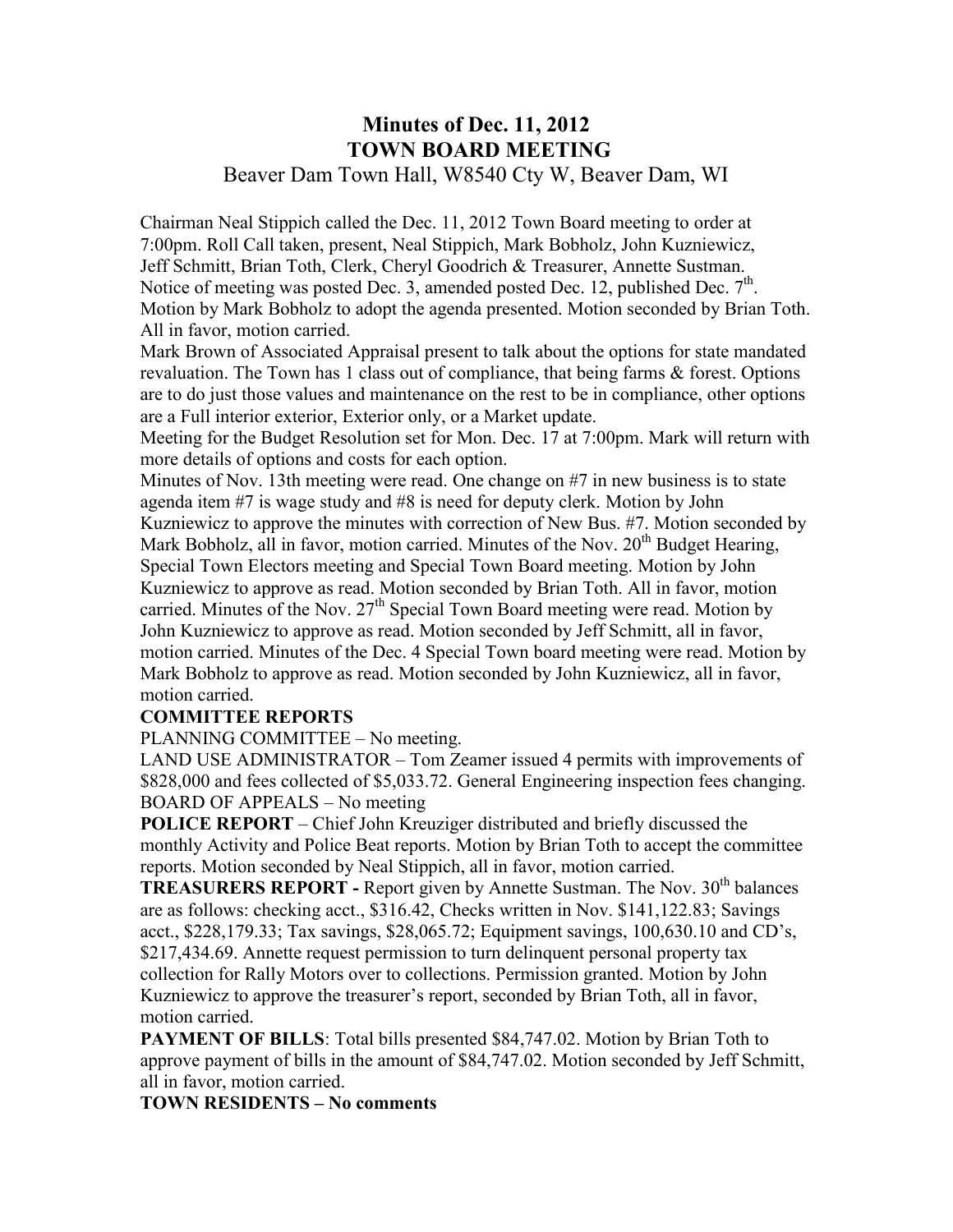#### **Unfinished Business:**

- 1. Dog Control proposals No new proposals had been received. Motion by Neal Stippich to go with Dodge County Humane Society 2013 proposal for \$2,000 for the first 10 dogs, \$100 per dog thereafter. Motion seconded by Jeff Schmitt, all in favor, motion carried.
- 2. Gergens Plat Road Improvement A formal written request by Cripple Creek Properties LLC to improve/build dedicated road of Gergen's Plat for access to their lots. Town's attorney Steve Hannan stated that Mr. Bartol previously claimed ownership of dedicated road area; he would need to provide proof of ownership. Several options were discussed on how to improve and assess for improvements. Motion by Mark Bobholz to invite bids from local engineering firms to develop a plan and cost estimate for minimum design standards according to state statutes and Town subdivision ordinance. Motion seconded by Jeff Schmitt, all in favor, motion carried.
- 3. Road R-O-W encroachment at W9219 S Sunset Pt. Rd Question on who is responsible for any future damage. There should be something on record as to what was done, who did it and when it was done. Motion by Brian Toth to have property owner remove work that was completed without permits. Motion seconded by Mark Bobholz. After discussion, all nay votes, motion failed. Motion by Neal Stippich to invite the property owner to the Jan. meeting and the chairman will consult with the attorney before the meeting. Motion seconded by John Kuzniewicz. All in favor, motion carried.
- 4. SVRS Work County Clerk Karen Gibson submitted a new Memorandum of Understanding for the County to continue with partial SVRS work for \$1,300. Leaving some of the work to be done by the Town clerk. Motion by John Kuzniewicz to approve the County proposal to do partial SVRS work for \$1,300. Motion seconded by Jeff Schmitt. All in favor, motion carried.

#### **New Business**

- **1.** Keep or sell squad Motion by Mark Bobholz to place an ad for sealed bids in the local paper and WTA magazine. Motion seconded by Neal Stippich, all in favor, motion carried.
- **2.** No Parking on Woodland Dr Parking issue on Woodland Dr. due to construction of buildings in the city of BD. Resolution is for enforcement purposes. Motion by John Kuzniewicz to adopt Resolution 2012-9 for No Parking on Woodland Dr. Motion seconded by Brian Toth. All in favor, motion carried.

**Clerks Report –** Operators license with background complete for John Kasch. Motion by John Kuzniewicz to approve, motion seconded by Neal Stippich, all in favor, motion carried. Operators license with incomplete background checks for Linda Johnson, Brandon Binder, April Haines. Motion by Jeff Schmitt to approve pending a favorable check and approval from Chief John Kreuziger. Motion seconded by Brian Toth. All in favor, motion carried.

Request for speed limit to be lowered on Farwell Rd. Put on Jan agenda. Road breaking up on Danielle Dr. Request for Dumpsters after the holidays.

**Chair/Supv. Report** – Mark Bobholz stated new radios work good.